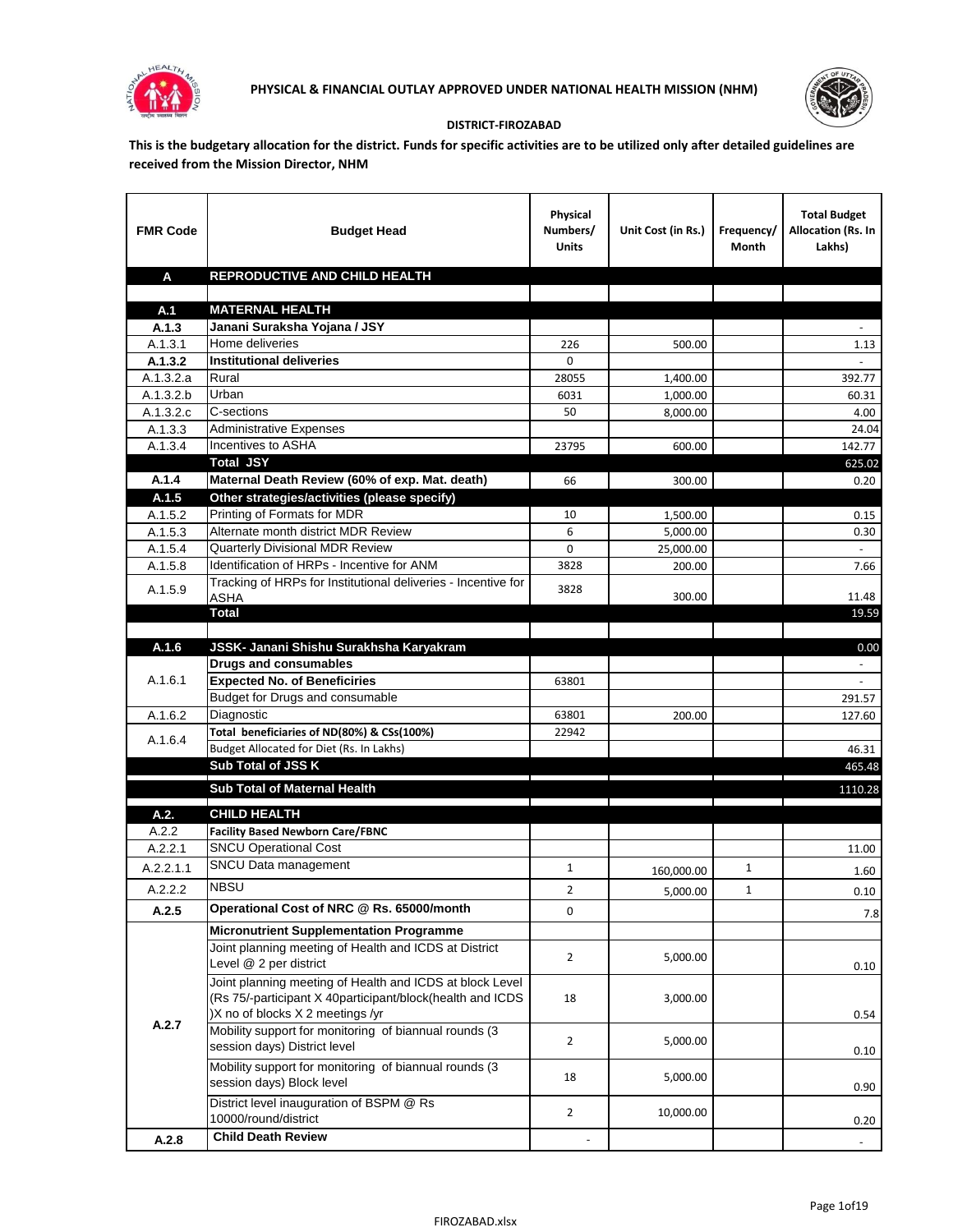| <b>FMR Code</b> | <b>Budget Head</b>                                                                                                                             | Physical<br>Numbers/<br><b>Units</b> | Unit Cost (in Rs.) | Frequency/<br><b>Month</b> | <b>Total Budget</b><br>Allocation (Rs. In<br>Lakhs) |
|-----------------|------------------------------------------------------------------------------------------------------------------------------------------------|--------------------------------------|--------------------|----------------------------|-----------------------------------------------------|
|                 | <b>Sub-total Child Health</b>                                                                                                                  |                                      |                    |                            | 22.34                                               |
|                 |                                                                                                                                                |                                      |                    |                            |                                                     |
| A.3             | <b>FAMILY PLANNING</b>                                                                                                                         |                                      |                    |                            |                                                     |
| A.3.1           | <b>Terminal/Limiting Methods</b>                                                                                                               |                                      |                    |                            |                                                     |
| A.3.1.1         | Female sterilization camps @ Rs. 3500/camp<br>NSV camps @ Rs. 3500/camp                                                                        | 89<br>$\overline{2}$                 | 3,500.00           |                            | 3.12<br>0.07                                        |
| A.3.1.2         | Budget for Female Interval Sterilization Compensation                                                                                          |                                      | 3,500.00           |                            |                                                     |
| A.3.1.3         | @ Rs.2000/-Per Case in Public Sector-(In Rs.)                                                                                                  | 2366                                 | 2,000.00           |                            | 47.32                                               |
|                 | <b>Budget for Post Partum Female Sterilization</b><br>Compensation @ Rs.3000/-Per Case in Public Sector-(In<br>$Rs.$ )                         | 120                                  | 3,000.00           |                            | 3.60                                                |
| A.3.1.4         | Budget for Male Sterilization Compensation @ Rs.2700/-<br>Per Case in Public Sector -(In Rs.)                                                  | 30                                   | 2,700.00           |                            | 0.81                                                |
| A.3.2           | <b>Spacing Methods</b>                                                                                                                         |                                      |                    |                            |                                                     |
| A.3.2.2         | Total Budget Allocated for Compensation for IUCD<br>insertion at health facilities (including fixed day services at<br>SHC and PHC) @ Rs 20/-  | 16380                                | 20.00              |                            | 3.28                                                |
| A.3.2.3         | PPIUCD services (Incentive to provider @Rs 150 per<br>PPIUCD insertion)                                                                        | 1200                                 | 150.00             |                            | 1.80                                                |
|                 | Orientation/Review of ASHA/ANM/AWW for scheme<br>for HDC, ESB, PTK                                                                             |                                      |                    |                            |                                                     |
| A.3.2.5         | <b>District level</b>                                                                                                                          | $\mathbf{1}$                         | 10,000.00          | $\mathbf{1}$               | 0.10                                                |
|                 | <b>Block level Quarterly</b>                                                                                                                   | 9                                    | 10,000.00          | 4                          | 3.60                                                |
| A.3.2.6         | Dissemination of FP manuals and guidelines                                                                                                     | $\mathbf{1}$                         | 20,000.00          | $\mathbf{1}$               | 0.20                                                |
| A.3.3           | Budget for POL for Mobility to Surgeons team for FDS<br>Camps @ Rs.1000/ camp                                                                  | 89                                   | 1,000.00           |                            | 0.89                                                |
| A.3.5.1         | Orientaion workshop, QAC meeting at distirct level-<br>Quarterly                                                                               | $\mathbf{1}$                         | 2,000.00           | 4                          | 0.08                                                |
| A.3.5.2         | FP Review Meeting at Divisional level-Quarterly                                                                                                | 0                                    | 20,000.00          | 4                          |                                                     |
| A.3.5.3         | Performance reward                                                                                                                             | $\mathbf{1}$                         | 50,000.00          |                            | 0.50                                                |
| A.3.5.4         | World Population Day' celebration (such as mobility,<br>IEC activities etc.):                                                                  |                                      |                    |                            |                                                     |
|                 | District level                                                                                                                                 | $\mathbf{1}$                         | 100,000.00         |                            | 1.00                                                |
|                 | <b>Block Level</b>                                                                                                                             | 9                                    | 10,000.00          |                            | 0.90                                                |
| A.3.5.5         | Other strategies/activities (such as strengthening<br>fixed day services for IUCD & Sterilisation, etc.)                                       |                                      |                    |                            |                                                     |
|                 | Printing of FP Manuals, Guidelines, etc.                                                                                                       | 0                                    |                    |                            |                                                     |
|                 | Sterilization Register @ Rs.150/Register                                                                                                       | 10                                   | 150.00             | $\centerdot$               | 0.02                                                |
|                 | IUCD Register @ Rs.150/- Register                                                                                                              | 70                                   | 150.00             |                            | 0.11                                                |
|                 | PPIUCD Registers @ Rs.150/-Register                                                                                                            | 4                                    | 150.00             |                            | 0.01                                                |
| A.3.5.5.1       | Injectable Registers @ Rs.150/Register                                                                                                         | 10                                   | 150.00             |                            | 0.02                                                |
|                 | Counseling Register @ Rs.150/-Register (3 per<br>Counselor)                                                                                    | 9                                    | 150.00             |                            | 0.01                                                |
|                 | Consent Form , Medical Record CheckIklist, Posoot<br>Operatiive Instructionn Card, Ssterilization Certificate for<br>Sterilization@ Rs 5/-Unit | 13832                                | 5.00               |                            | 0.69                                                |
|                 | Enhance Contribution of PRIs and Family members of<br>eligible couples in 75 districts with high unmet need<br>and TFR                         |                                      |                    |                            |                                                     |
| A.3.5.5.2       | District Level NSV Satisfied Client Meet @Rs.20000/-<br>District                                                                               | $\mathbf{1}$                         | 20,000.00          |                            | 0.20                                                |
|                 | Block Level Panch Sarpanch Sammellan @Rs.10000/-<br><b>Block</b>                                                                               | 9                                    | 10,000.00          |                            | 0.90                                                |
| A.3.5.5.3       | RMNCHA Counsellling Corners @ Rs.35,000/-                                                                                                      | 0                                    | 35,000.00          |                            |                                                     |
|                 | <b>World NSV Week</b>                                                                                                                          |                                      |                    |                            |                                                     |
| A.3.5.5.6       | <b>District level</b>                                                                                                                          | $\mathbf{1}$                         | 25,000.00          |                            | 0.25                                                |
|                 | <b>Block level</b>                                                                                                                             | 9                                    | 10,000.00          |                            | 0.90                                                |
|                 | Govt. COT at Divisions level for FP Services                                                                                                   |                                      |                    |                            |                                                     |
|                 | Divisional Govt. COT @ Rs.50000/month for 12 month                                                                                             | 0                                    | 5,000.00           | 12                         | $\omega$                                            |
|                 |                                                                                                                                                |                                      |                    |                            |                                                     |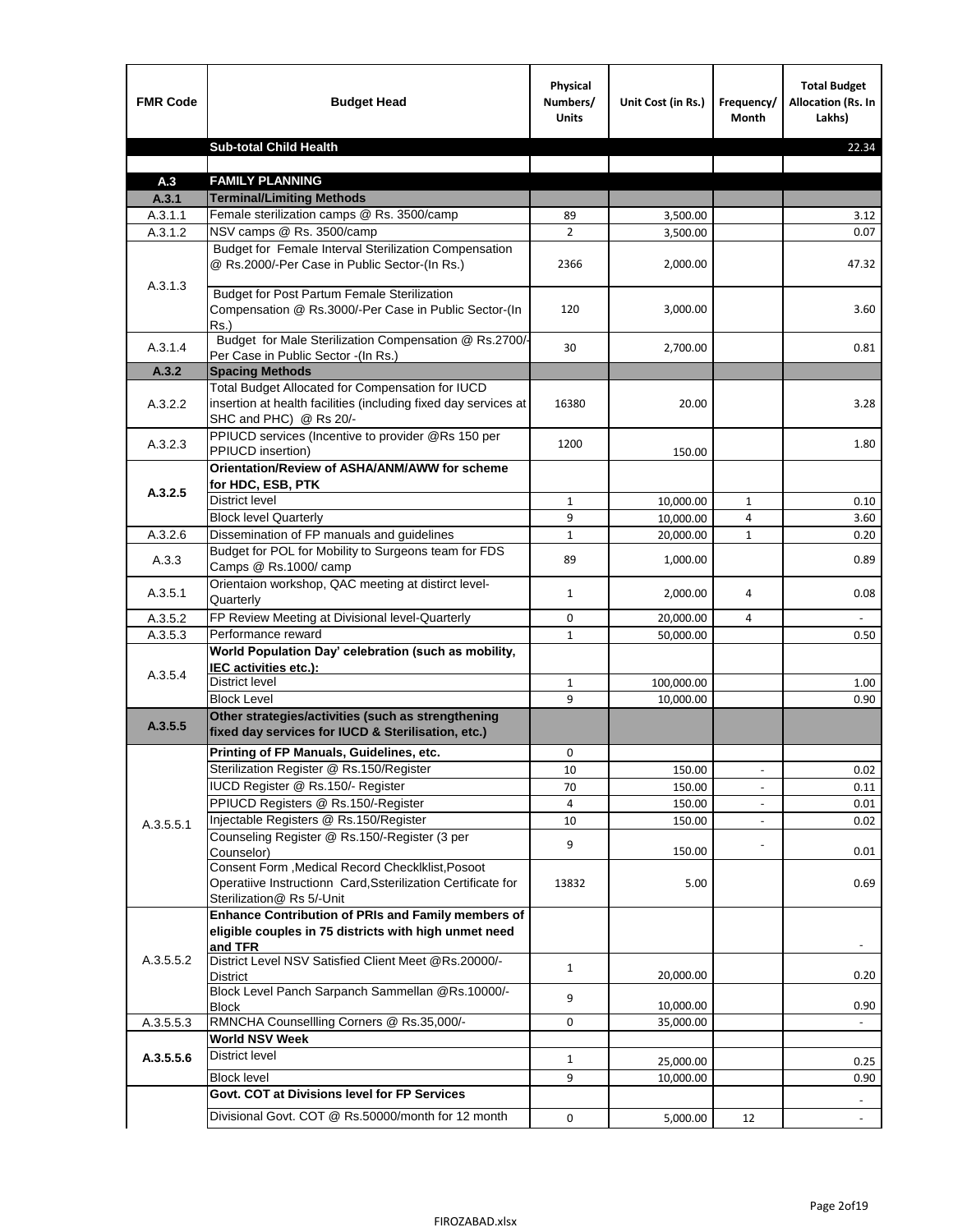| <b>FMR Code</b> | <b>Budget Head</b>                                                                                                                                                           | Physical<br>Numbers/<br><b>Units</b> | Unit Cost (in Rs.) | Frequency/<br>Month | <b>Total Budget</b><br>Allocation (Rs. In<br>Lakhs) |
|-----------------|------------------------------------------------------------------------------------------------------------------------------------------------------------------------------|--------------------------------------|--------------------|---------------------|-----------------------------------------------------|
| A.3.5.5.8       | Exra Incentive for Female Interval Sterilization in Public<br>Sector.-(20% of 80% ELA) @ Rs. 130 per case                                                                    | 473                                  | 130.00             |                     | 0.62                                                |
|                 | Extra Incentive for Male Sterilization in Public Sector-<br>(40% ELA) @ Rs. 155 per case                                                                                     | 12                                   | 155.00             |                     | 0.02                                                |
|                 | <b>Sub-total Family Planning</b>                                                                                                                                             |                                      |                    |                     | 70.99                                               |
|                 | ADOLESCENT HEALTH / RKSK (Rashtriya Kishore                                                                                                                                  |                                      |                    |                     |                                                     |
| A.4             | Swasthya Karyakram)                                                                                                                                                          |                                      |                    |                     |                                                     |
| A.4.1           | <b>Facility based services</b>                                                                                                                                               |                                      |                    |                     |                                                     |
| A.4.1.1         | Orientation meetings-HPD Districts                                                                                                                                           | $\Omega$                             | 9000               | $\mathbf{1}$        |                                                     |
|                 | Review meetings at District level-Quarterly                                                                                                                                  | $\mathbf{1}$                         | 5000               | 4                   | 0.20                                                |
| A.4.1.2         | Establishment of new clinics at DH/Medical college level                                                                                                                     | $\Omega$                             | 50,000.00          |                     |                                                     |
|                 | Operating expenses for existing clinics                                                                                                                                      | 0                                    |                    |                     |                                                     |
|                 | DH & MC level Existing AFHS clinics                                                                                                                                          | 0                                    | 600.00             | 12                  |                                                     |
| A.4.1.4         | DH & MC level AFHS clinics (New)                                                                                                                                             | 0                                    | 600.00             | 6                   | $\overline{\phantom{a}}$                            |
|                 | CHC level Existing AFHS clinics                                                                                                                                              | 0                                    | 400.00             | 12                  | $\overline{\phantom{a}}$                            |
|                 | PHC level existing AFHS clinics<br>Mobility support for AH counsellors at MC/DH level AH                                                                                     | $\Omega$                             | 200.00             | 12                  | $\blacksquare$                                      |
| A.4.1.5         | Clinic at @ Rs 1000 per month for 06 month<br>Mobility support for Exsiting AH counsellors at CHC level                                                                      | 0                                    | 1,000.00           | 6                   |                                                     |
|                 | AH Clinic at @ Rs 1000 per month for 06 month                                                                                                                                | 0                                    | 1,000.00           | 6                   |                                                     |
| A.4.5.7         | <b>WIFS Register</b>                                                                                                                                                         | 10535                                | 100.00             |                     | 10.54                                               |
| A.4.5.8         | <b>NIPI Register</b>                                                                                                                                                         | 5500                                 | 100.00             |                     | 5.50                                                |
| A.4.5.9         | <b>WIFS Reporting Formats</b>                                                                                                                                                | 107748                               | 0.50               |                     | 0.54                                                |
|                 |                                                                                                                                                                              |                                      |                    |                     |                                                     |
|                 | <b>Sub-total Adolescent Health</b>                                                                                                                                           |                                      |                    |                     | 16.77                                               |
| A.5             | <b>RBSK</b>                                                                                                                                                                  |                                      |                    |                     |                                                     |
| A.5.1           | <b>Operational Cost of RBSK (Mobility support, DEIC etc)</b>                                                                                                                 |                                      |                    |                     |                                                     |
| A.5.1.2         | Prepare detailed operational plan for RBSK across<br>districts (cost of plan/convergence/monitoring<br>meetings should be kept seperately)                                   |                                      |                    |                     |                                                     |
|                 | One meeting @ Rs. 500 per block for microplan                                                                                                                                | 9                                    | 500.00             |                     | 0.05                                                |
|                 | One orientation meeting for RBSK software                                                                                                                                    | 9                                    | 90.00              |                     | 0.01                                                |
| A.5.1.3         | Mobility support for Mobile health team                                                                                                                                      | 18                                   | 30,000.00          | 12                  | 64.80                                               |
| A.5.1.4         | Operational cost of DEIC                                                                                                                                                     |                                      |                    |                     | 0                                                   |
| A.5.1.5         | New born screening- Inborn error of metabolism (please<br>give details per unit cost of screening, number of children<br>to be screened and the delivery points Add details) |                                      |                    |                     | 0                                                   |
| A.5.1.7         | Spectacle for children                                                                                                                                                       | 224                                  | 275.00             |                     | 0.62                                                |
| A.5.1.10        | Monitoring Meeting at District level                                                                                                                                         | $\mathbf{1}$                         | 5,000.00           | 3                   | 0.15                                                |
|                 |                                                                                                                                                                              |                                      |                    |                     |                                                     |
|                 | <b>Sub-total RBSK</b>                                                                                                                                                        |                                      |                    |                     | 65.62                                               |
| A.7             | <b>PNDT Activities</b>                                                                                                                                                       |                                      |                    |                     |                                                     |
|                 | <b>Support to PNDT cell</b>                                                                                                                                                  |                                      |                    |                     |                                                     |
|                 | Honorarium of Divisional Level Data Assistant @ Rs.<br>18743 per month for 12 months                                                                                         | 0                                    | 18,743.00          | 12                  |                                                     |
| A.7.1           | Honorarium of District Level Data Assistant @<br>Rs.                                                                                                                         | $\mathbf{1}$                         | 11,025.00          | 12                  |                                                     |
|                 | 11025 per month for 12 months<br>Contingency at Divisional level for PCPNDT Cell                                                                                             |                                      |                    |                     | 1.32                                                |
|                 |                                                                                                                                                                              | 0                                    | 10,000.00          | $\mathbf{1}$        | $\overline{\phantom{a}}$                            |
|                 | Contingency at District level for PCPNDT Cell                                                                                                                                | $\mathbf{1}$                         | 5,000.00           | $\mathbf{1}$        | 0.05                                                |
| A.7.2.2         | Visit of Divisional level Inspection Committee (Including<br>TA/DA)                                                                                                          | 0                                    | 10,000.00          | $\mathbf{1}$        |                                                     |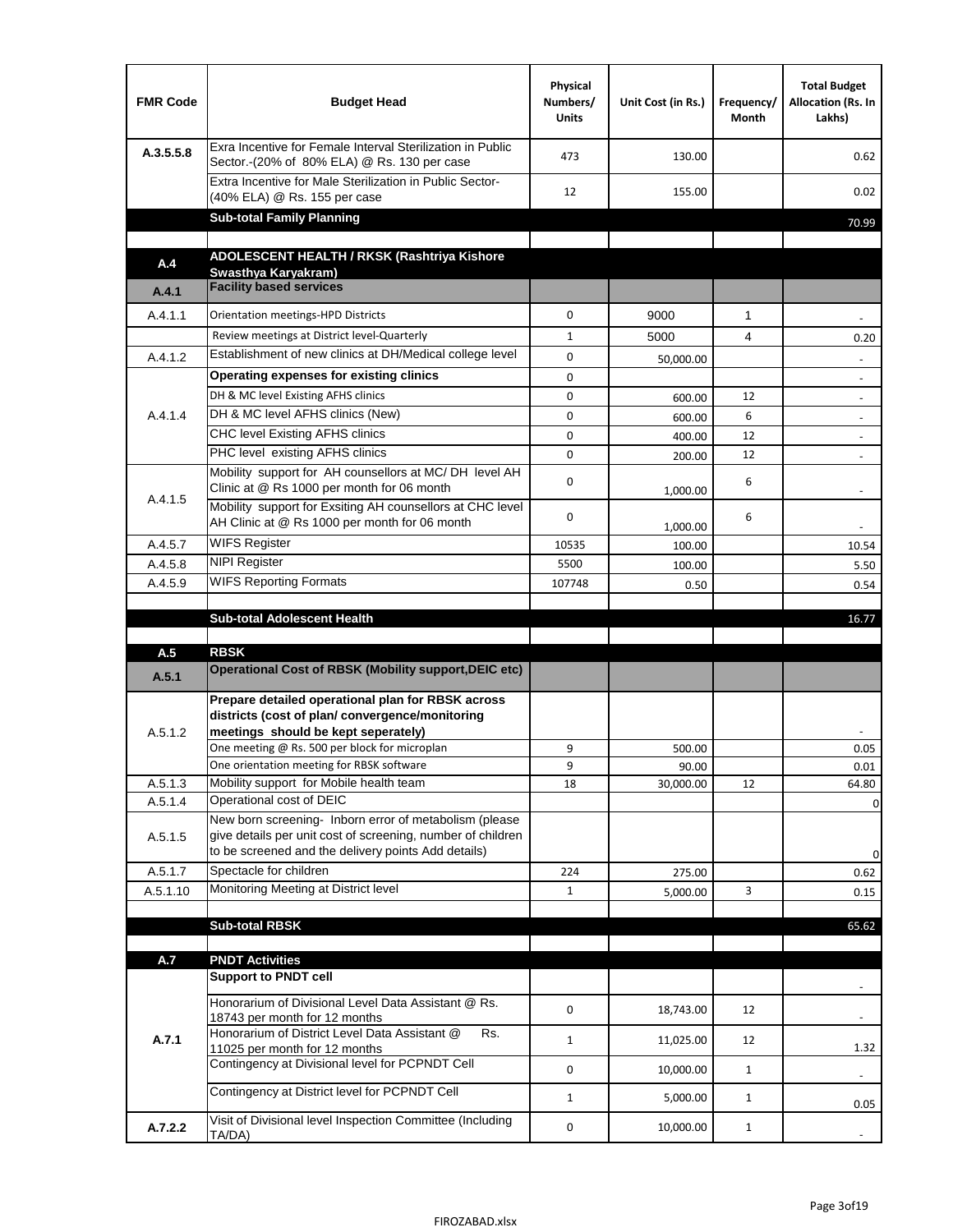| <b>FMR Code</b>      | <b>Budget Head</b>                                                                                                                              | Physical<br>Numbers/<br><b>Units</b> | Unit Cost (in Rs.)     | Frequency/<br><b>Month</b> | <b>Total Budget</b><br><b>Allocation (Rs. In</b><br>Lakhs) |
|----------------------|-------------------------------------------------------------------------------------------------------------------------------------------------|--------------------------------------|------------------------|----------------------------|------------------------------------------------------------|
| A.7.2.5              | Orientation of Member of District advisory Committee at<br><b>Divisional Level</b>                                                              | $\Omega$                             | 200,000.00             | $\mathbf{1}$               | $\overline{\phantom{m}}$                                   |
| A.7.2.9              | Capacity building of DGCS, CJM, District officers, Nodal<br>Officers, Ultrasound Owners, ASHA and AWWs<br>workshop at Districts and Block level |                                      |                        |                            |                                                            |
|                      | <b>District level</b>                                                                                                                           | $\mathbf{1}$                         | 10,000.00              | 1                          | 0.10                                                       |
|                      | <b>Block level</b>                                                                                                                              | 9                                    | 5,000.00               | $\mathbf{1}$               | 0.45                                                       |
|                      | <b>Sub-total PNDT activities</b>                                                                                                                |                                      |                        |                            | 1.92                                                       |
|                      |                                                                                                                                                 |                                      |                        |                            |                                                            |
| A.8                  | <b>Human Resources</b>                                                                                                                          |                                      |                        |                            |                                                            |
| A.8.1                | <b>Contractual Staff &amp; Services</b>                                                                                                         |                                      |                        |                            |                                                            |
| A.8.1.1<br>A.8.1.1.1 | <b>ANMs, Supervisory Nurses, LHVs</b><br><b>ANMs</b>                                                                                            |                                      |                        |                            |                                                            |
|                      | Honorarium of ANMs (New)                                                                                                                        | $\overline{2}$                       |                        | 6                          |                                                            |
| A.8.1.1.1.a          | Honorarium of ANMs (Existing)                                                                                                                   | $\overline{2}$                       | 11,550.00<br>11,550.00 | 12                         | 1.39<br>2.77                                               |
|                      | Honorarium of ANMs (New)                                                                                                                        | 14                                   | 11,550.00              | 6                          | 9.70                                                       |
| A.8.1.1.1.f          | Honorarium of ANMs (Existing)                                                                                                                   | 44                                   | 11,550.00              | 12                         | 60.98                                                      |
| A.8.1.1.2            | <b>Staff Nurses</b>                                                                                                                             |                                      |                        |                            |                                                            |
| A.8.1.1.2.a          | <b>DH</b>                                                                                                                                       |                                      |                        |                            | $\Box$                                                     |
|                      | Honorarium of SNs (New)                                                                                                                         | $\mathbf{1}$                         | 19,060.00              | 6                          | 1.14                                                       |
| A.8.1.1.2.b          | Honorarium of SNs (Existing)                                                                                                                    | 58                                   | 19.060.00              | 12                         | 132.66                                                     |
|                      | <b>Staff Nurse-NRC</b>                                                                                                                          |                                      |                        |                            | $\overline{\phantom{a}}$                                   |
|                      | Old, SNs @19060/Month for 12 months                                                                                                             | 4                                    | 19,060.00              | 12                         | 9.15                                                       |
|                      | New, SNs @18150 per Month                                                                                                                       | 0                                    | 18,150.00              | 6                          |                                                            |
|                      | <b>Staff Nurse-SNCU</b>                                                                                                                         |                                      |                        |                            |                                                            |
| A.8.1.1.2.f          | Exiting Staff Nurse Honorarium @ Rs.19060/- p.m. for 12<br>months                                                                               | $\Omega$                             | 19,060.00              | 12                         | -                                                          |
|                      | New Staff Nurse Honorarium @ Rs.18150/- p.m. for 6 months                                                                                       | 8                                    | 18,150.00              | 6                          | 8.71                                                       |
|                      | <b>Staff Nurse-NBSU</b>                                                                                                                         |                                      |                        |                            |                                                            |
|                      | Staff Nurse Honorarium @ Rs.18150/- p.m. (For 6 Months)                                                                                         | 6                                    | 18,150.00              | 12                         | 13.07                                                      |
|                      | Human Resource Pediatric Intencive Care unit (PICU)                                                                                             |                                      |                        |                            |                                                            |
| A.8.1.1.2.g          | Staff Nurses Honorarium @ Rs. 18,150 per months for 12<br>months                                                                                | 0                                    | 18,150.00              | 12                         |                                                            |
| A.8.1.2.1            | <b>Laboratory Technicians</b>                                                                                                                   |                                      |                        |                            |                                                            |
| A.8.1.2.1.a          | Honorarium of Laboratory Technician                                                                                                             |                                      |                        |                            | 9.53                                                       |
| A.8.1.3              | <b>Specialists</b>                                                                                                                              |                                      |                        |                            |                                                            |
| A.8.1.3.1.b          | Honorarium of Contractual Gynaecologists/Surgeons                                                                                               | $\mathbf{1}$                         | 80,000.00              | 12                         | 9.60                                                       |
| A.8.1.3.3            | Anesthetists                                                                                                                                    |                                      |                        |                            |                                                            |
| A.8.1.3.3.b          | Honorarium of Contractual Anesthetists                                                                                                          | $\mathbf{1}$                         | 80,000.00              | 12                         | 9.60                                                       |
| A.8.1.3.5            | Specialists for CH (Pediatrician etc) in SNCU, NBSU, NRC                                                                                        |                                      |                        |                            |                                                            |
|                      | Existing @ 78650/month for 12 Months                                                                                                            | 0                                    | 78,650.00              | 12                         | $\blacksquare$                                             |
| A.8.1.3.5.d          | New Peadiatrician Honorarium @ Rs.71500/- p.m. for 6<br>months                                                                                  | 3                                    | 71,500.00              | 6                          | 12.87                                                      |
| A.8.1.3.7            | Dental surgeons and dentists                                                                                                                    |                                      |                        |                            |                                                            |
| A.8.1.3.7.a          | Honorarium of Dental Surgen                                                                                                                     |                                      |                        |                            | 12.21                                                      |
| A.8.1.5              | <b>Medical Officers</b>                                                                                                                         |                                      |                        |                            |                                                            |
| A.8.1.5.2            | Honorarium of Medical Officers (New)                                                                                                            | 4                                    | 41,580.00              | $\overline{2}$             | 3.33                                                       |
|                      | Honorarium of Medical Officers (Existing)                                                                                                       | 3                                    | 41,580.00              | 12                         | 14.97                                                      |
|                      | MOs for SNCU/ NBSU/NRC etc                                                                                                                      |                                      |                        |                            |                                                            |
| A.8.1.5.6            | Old, MO @41580 per Month                                                                                                                        | $\mathbf{1}$                         | 41,580.00              | 12                         | 4.99                                                       |
|                      | New, Mo@39600 Per Month                                                                                                                         | 0                                    | 39,600.00              | 6                          | $\blacksquare$                                             |
|                      | Human Resource Pediatric Intencive Care unit (PICU)                                                                                             |                                      |                        |                            | $\frac{1}{2}$                                              |
|                      | Existing, MO Honorarium @ Rs/41580/ Month for 12 Months                                                                                         | $\mathbf 0$                          | 41,580.00              | 12                         |                                                            |
| A.8.1.5.7            | New, MO Honorarium @ Rs. 39600 / Month for 6 Months                                                                                             | 0                                    | 39,600.00              | 6                          |                                                            |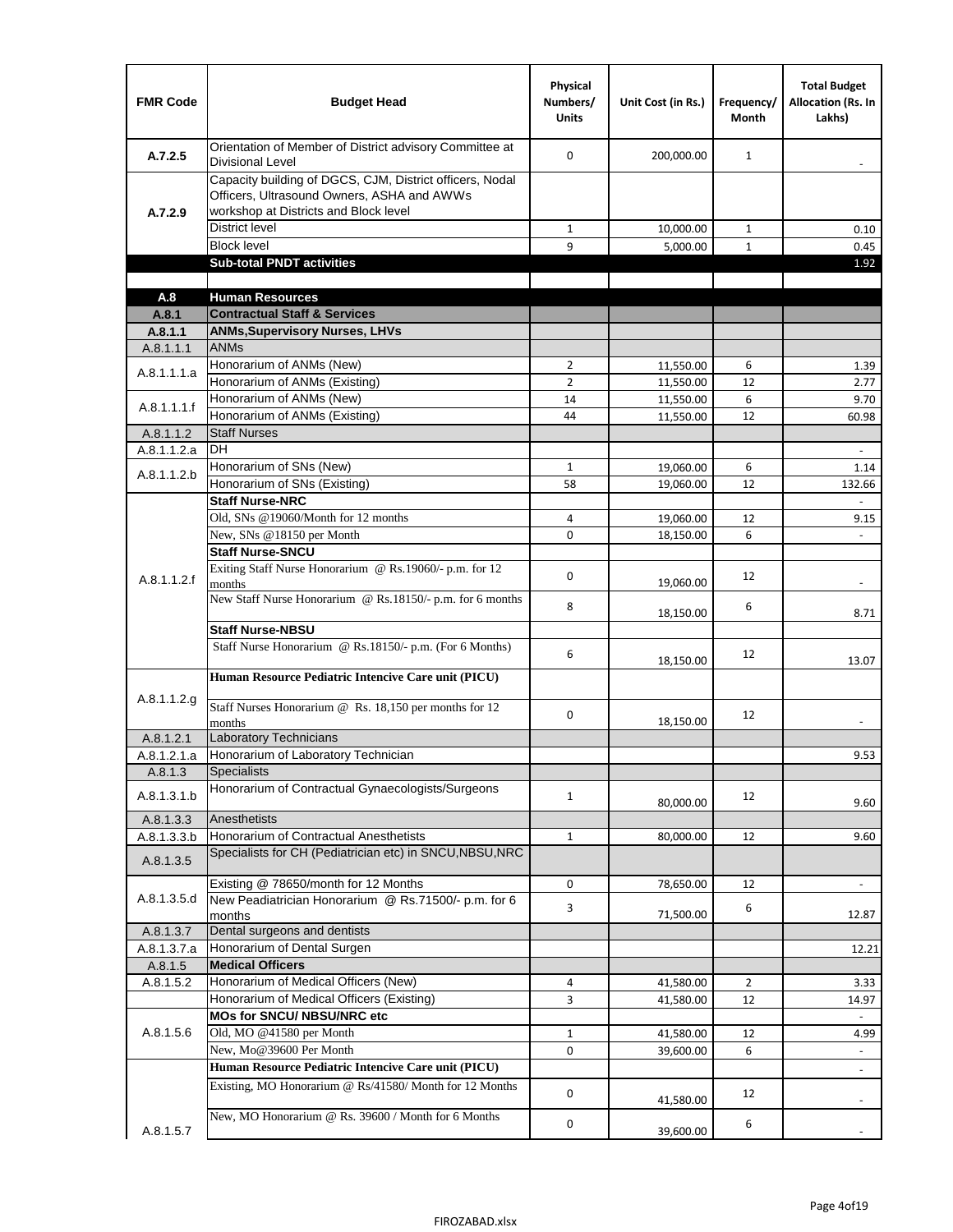| <b>FMR Code</b> | <b>Budget Head</b>                                                        | Physical<br>Numbers/<br><b>Units</b> | Unit Cost (in Rs.)     | Frequency/<br>Month | <b>Total Budget</b><br>Allocation (Rs. In<br>Lakhs)  |
|-----------------|---------------------------------------------------------------------------|--------------------------------------|------------------------|---------------------|------------------------------------------------------|
|                 | Medical Officer/Training Coordinator, Honorarium at                       |                                      |                        |                     |                                                      |
|                 | <b>Medical College</b><br>Old, Trg. Coord. @41580/month for 12 Month      | 0                                    | 41,580.00              | 12                  | $\overline{\phantom{m}}$                             |
|                 | New, Trg. Coord.@39600/month for 6 Month                                  | $\Omega$                             | 39,600.00              | 6                   |                                                      |
| A.8.1.7.2       | Honorarium of X-Ray Technician for 12 months                              |                                      |                        |                     | 3.47                                                 |
| A.8.1.7.4       | RBSK teams (Exclusive mobile health team & DEIC                           |                                      |                        |                     |                                                      |
|                 | Staff)                                                                    |                                      |                        |                     |                                                      |
|                 | <b>MOs- AYUSH/MBBS</b>                                                    |                                      |                        |                     |                                                      |
|                 | Honoraria Existing MBBS<br><b>Honoraria New MBBS</b>                      | $\overline{2}$<br>$\mathbf{1}$       | 41,675.00              | 12<br>6             | 10.00                                                |
| A.8.1.7.4.1     | Honoraria - BDS                                                           | 5                                    | 37,800.00<br>40,516.00 | 12                  | 2.27<br>24.31                                        |
|                 | Honoraria - AYUSH (Existing)                                              | 9                                    | 27,783.00              | 12                  | 30.01                                                |
|                 | Honoraria - AYUSH recruited upto March 16                                 | 19                                   | 26,460.00              | 12                  | 60.33                                                |
|                 | Honoraria - AYUSH New                                                     | $\mathbf 0$                          | 25,200.00              | 6                   | $\overline{\phantom{a}}$                             |
|                 | <b>Staff Nurse</b>                                                        | $\Omega$                             |                        |                     |                                                      |
|                 | Honoraria - Staff Nurse                                                   | 9                                    | 19,100.00              | 12                  | 20.63                                                |
| A.8.1.7.4.2     | <b>ANM</b>                                                                |                                      |                        |                     |                                                      |
|                 | Honoraria - ANMs (Existing)                                               | 6                                    | 11,576.00              | 12                  | 8.33                                                 |
|                 | Honoraria - ANM (Recruited upto March 16)                                 | 0                                    | 11,025.00              | 12                  |                                                      |
|                 | Honoraria - ANM (New)                                                     | 3                                    | 10,500.00              | 6                   | 1.89                                                 |
|                 | Paramedical                                                               | $\mathbf 0$                          |                        |                     | $\overline{\phantom{a}}$                             |
|                 | Honoraria - Paramedical<br><b>Pharmacists</b>                             | 15                                   | 13,753.00              | 12                  | 24.76                                                |
| A.8.1.7.4.3     | Honoraria - Pharmacist (Existing)                                         | 0<br>$\mathbf 0$                     |                        | 12                  | $\blacksquare$                                       |
|                 | Honoraria - Pharmacist (Recruited upto March 16)                          | 3                                    | 14,884.00<br>14,175.00 | 12                  | 5.10                                                 |
|                 | Honoraria - Pharmacist (New)                                              | $\Omega$                             | 13,500.00              | 6                   |                                                      |
|                 | Sub Total RBSK mobile teams                                               | $\Omega$                             |                        |                     | $\overline{\phantom{a}}$                             |
| A.8.1.7.5       | <b>Others</b>                                                             |                                      |                        |                     |                                                      |
| A.8.1.7.5.1     | Honorarium of RMNCH/FP Counselors @ Rs.10760/- for                        | 3                                    | 10,760.00              | 12                  | 3.87                                                 |
|                 | 12 months                                                                 |                                      |                        |                     |                                                      |
|                 | <b>Adolescent Health counselors</b>                                       |                                      |                        |                     | $\blacksquare$                                       |
|                 | AH counselors at DH level (1st & 2nd phase)                               | 0                                    | 13,891.00              | 12                  | $\overline{\phantom{m}}$                             |
| A.8.1.7.5.2     | AH counselors DH level of 3nd phase<br>AH counselors at DH/MC level (New) | $\mathbf 0$<br>0                     | 13,230.00<br>12,600.00 | 12<br>12            | $\overline{\phantom{a}}$<br>$\overline{\phantom{a}}$ |
|                 | AH counsellors at CHC level                                               | $\mathbf 0$                          | 13,230.00              | 6                   | $\blacksquare$                                       |
|                 | <b>Nutriionist</b>                                                        | $\mathbf 0$                          |                        |                     | $\overline{\phantom{a}}$                             |
| A.8.1.7.5.4     | Old, Nutrist. @17325 per Month for 12 months                              | $\mathbf{1}$                         | 17,325.00              | 12                  | 2.08                                                 |
|                 | New, Nutrist. $@16500$ per Month for 6 months                             | 0                                    | 16,500.00              | 6                   |                                                      |
|                 | <b>HR for Cold Chain</b>                                                  | 0                                    |                        |                     |                                                      |
|                 | Hononarium of Cold Chain Handlers at Division level                       | 0                                    | 11,430.00              | 12                  |                                                      |
|                 | Hononarium of Cold Chain Handlers at District level                       | $\mathbf{1}$                         |                        | 12                  | 1.37                                                 |
|                 | Hononarium of Technician (Refeigator Machenic) at                         |                                      | 11,430.00              |                     |                                                      |
|                 | <b>Division level</b>                                                     | 0                                    | 19,060.00              | 12                  | ۰                                                    |
|                 | Technician (Refeigator Machenic) at District level                        | 0                                    | 19,060.00              | 12                  | ÷,                                                   |
| A.8.1.7.7       | Honararium of Vaccince Strore Keeper at Division level                    | 0                                    | 25,410.00              | 12                  | $\overline{\phantom{a}}$                             |
|                 | Honararium of Vaccince Van Driver at Division level                       | 0                                    | 19,060.00              | 12                  | $\overline{\phantom{m}}$                             |
|                 | HR for Blood Bank Storage/Unit                                            |                                      |                        |                     |                                                      |
|                 | Man Power Support at 89 Blood Banks                                       |                                      |                        |                     | 20.42                                                |
|                 | Man Power Support at 118 Blood Storage Centre                             |                                      |                        |                     | 14.40                                                |
|                 | Manpower support of 18 BCTV                                               |                                      |                        |                     | 0.00                                                 |
| A.8.1.7.8       | Staff for Training Institutes/ SIHFW/ Nursing Training                    |                                      |                        |                     |                                                      |
|                 | Incentive/ Awards etc. to SN, ANMs etc.                                   |                                      |                        |                     | 0                                                    |
|                 | SBA Trained ANMs at L1 SCs from 6th delivery every month                  | 0                                    |                        |                     | $\overline{\phantom{m}}$                             |
|                 | SBA Trained ANMs/SNs at APHCs/PHCs starting from 16th                     |                                      | 300.00                 |                     | $\frac{1}{2}$                                        |
|                 | Delivery every month                                                      | 0                                    | 300.00                 |                     |                                                      |
| A.8.1.8         | SBA Trained ANMs/SNs at Non FRU CHCs/BPHCs starting from                  |                                      |                        |                     |                                                      |
|                 | 51st Delivery every month                                                 | 0                                    | 300.00                 |                     |                                                      |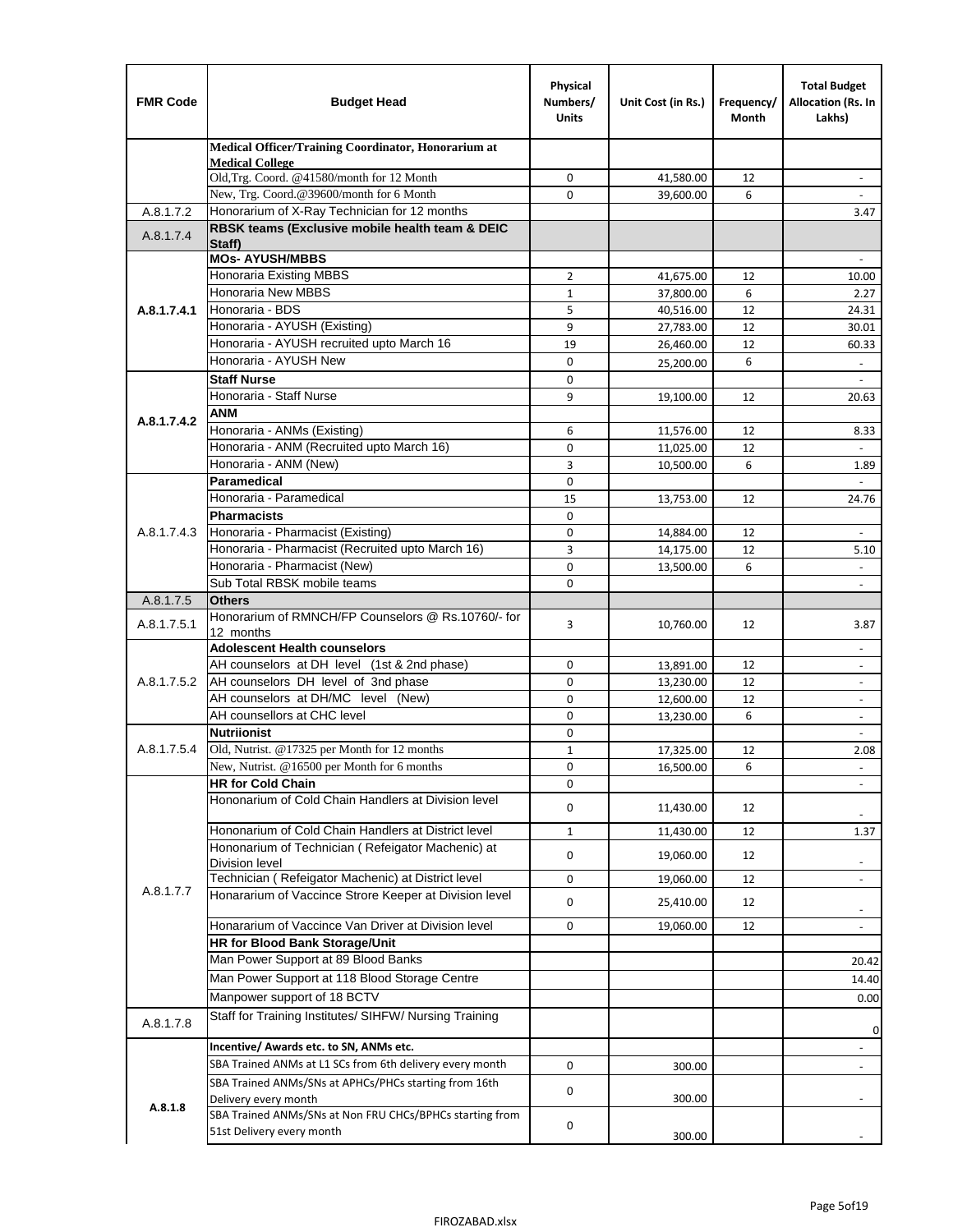| <b>FMR Code</b>  | <b>Budget Head</b>                                                                                      | Physical<br>Numbers/<br><b>Units</b> | Unit Cost (in Rs.) | Frequency/<br>Month | <b>Total Budget</b><br>Allocation (Rs. In<br>Lakhs) |
|------------------|---------------------------------------------------------------------------------------------------------|--------------------------------------|--------------------|---------------------|-----------------------------------------------------|
|                  | Incentives for EMOC teams at below District level starting from<br>6th CS every month @Rs 3000/CS       | $\mathbf 0$                          | 3,000.00           |                     |                                                     |
| A.8.1.9          | Honorarium of Data Entry Operator at DH                                                                 |                                      |                    |                     | 2.75                                                |
| A.8.1.10         | <b>Other Incentives Schemes (PI.Specify)</b>                                                            |                                      |                    |                     |                                                     |
| A.8.1.10.1       | Fixed difficult area Incentive                                                                          | 0                                    |                    |                     |                                                     |
| A.8.1.10.2       | FRU Operationalization for Gynae & anaesthetist<br>specialist on call from govt sector for NHPDs & HPDs | 80                                   | 3,000.00           |                     | 2.40                                                |
| A.8.1.10.3       | FRU Operationalization Gynaecologists specialist on call<br>for NHPDs & HPDs                            | 40                                   | 4,500.00           |                     | 1.80                                                |
| A.8.1.10.4       | FRU Operationalization anaesthetist specialist on call for<br><b>NHPDs &amp; HPDs</b>                   | 80                                   | 3,000.00           |                     | 2.40                                                |
| A.8.1.10.5       | Performance based Incentives to RMNCH+A Counsellors<br>in Family Planning @ Rs.50/ client               | 120                                  | 50.00              |                     | 0.06                                                |
| A.8.1.11         | <b>Support Staff for Health Facilities</b>                                                              |                                      |                    |                     |                                                     |
|                  | <b>HR-NRC</b>                                                                                           |                                      |                    |                     | $\blacksquare$                                      |
|                  | Cook                                                                                                    |                                      |                    |                     |                                                     |
|                  | Old, Cook @7500 per Month for 12 months                                                                 | 1                                    | 7,500.00           | 12                  | 0.90                                                |
|                  | New, Cook @7500 per Month for 6 months<br><b>Care Taker</b>                                             | 0                                    | 7,500.00           | 6                   | $\blacksquare$                                      |
|                  | Old, Caretaker @6400 per Month for 12 months                                                            | $\mathbf{1}$                         | 6,400.00           | 12                  | 0.77                                                |
|                  | New, Caretaker @6400 per Month for 6 months                                                             | 0                                    | 6,400.00           | 6                   |                                                     |
|                  | <b>Cleaner</b>                                                                                          |                                      |                    |                     |                                                     |
|                  | Old, Cleaner @6400 per Month for 12 months                                                              | 0                                    | 6,400.00           | 12                  |                                                     |
|                  | New, Cleaner @6400 per Month for 6 months                                                               | $\mathbf{1}$                         | 6,400.00           | 6                   | 0.38                                                |
|                  | <b>HR-SNCU</b>                                                                                          |                                      |                    |                     |                                                     |
| A.8.1.11.f       | Cleaner/ Ward Ayah/Security Guard                                                                       |                                      |                    |                     |                                                     |
|                  | Existing CL/WA Honorarium @ Rs. 6400/monty for 12<br>months                                             | $\mathbf 0$                          | 6,400.00           | 12                  |                                                     |
|                  | New CL/WA/SG Honorarium @ Rs. 6400/month for 6<br>month                                                 | 9                                    | 6,400.00           | 6                   | 3.46                                                |
|                  | <b>Data Entry Oprator</b>                                                                               |                                      |                    |                     |                                                     |
|                  | old DEO Honorarium @ Rs.12000/- p.m. for 12 months                                                      | $\mathbf 0$                          | 12,000.00          | 12                  |                                                     |
|                  | New DEO Honorarium @ Rs.12000/- p.m. for 6 months                                                       | $\mathbf{1}$                         | 12,000.00          | 6                   | 0.72                                                |
|                  | Human Resource Pediatric Intencive Care unit (PICU)                                                     |                                      |                    |                     |                                                     |
|                  | Ward Aaya/Sweeper Honorarium @ Rs. 6400/Month for 6                                                     |                                      |                    |                     |                                                     |
|                  | months                                                                                                  | $\Omega$                             | 6,400.00           | 6                   |                                                     |
|                  | <b>Sub-total HR</b>                                                                                     |                                      |                    |                     | 565.54                                              |
|                  |                                                                                                         |                                      |                    |                     |                                                     |
| A.9              | <b>TRAINING</b><br>Skill lab                                                                            |                                      |                    |                     |                                                     |
| A.9.1<br>A.9.1.3 | Training Motivation and follow up visit                                                                 |                                      |                    |                     | 0                                                   |
| A.9.3            | <b>Maternal Health Training</b>                                                                         |                                      |                    |                     | $\overline{\phantom{a}}$                            |
| A.9.3.1.4        | Training of ANMs / LHVs in SBA                                                                          |                                      |                    |                     | $\blacksquare$                                      |
| A.9.3.7          | Other maternal health training (please specify)                                                         |                                      |                    |                     | $\frac{1}{2}$                                       |
| A.9.3.7.1        | MDR training of District and Block level officials                                                      | $\overline{2}$                       | 22,950.00          |                     | 0.46                                                |
| A.9.3.7.5        | ANM Training on new ANC guidelines and HRPs                                                             |                                      |                    |                     | $\omega$                                            |
|                  | District level                                                                                          | $\overline{2}$                       | 29,300.00          |                     | 0.59                                                |
|                  | <b>Block Level</b>                                                                                      | 9                                    | 31,050.00          |                     | 2.79                                                |
| A.9.10           | <b>Training (Nursing)</b>                                                                               |                                      |                    |                     | $\blacksquare$                                      |
| A.9.10.1         | Strengthening of Existing Training Institutions/Nursing School<br>excluding infrastructure and HR.      | 0                                    | 4,300,000.00       |                     |                                                     |
| A.9.10.2         | New Training Institutions/School                                                                        | 1                                    | 152,000.00         |                     | 1.52                                                |
|                  | <b>National Dewarming Day</b>                                                                           |                                      |                    |                     |                                                     |
| A.9.11.3         | Orientaion meeting-District level                                                                       | $\mathbf{1}$                         | 5000               | $\overline{2}$      | 0.10                                                |
|                  | Orientaion meeting-Block level                                                                          | 9                                    | 7500               | $\overline{2}$      | 1.35                                                |
| A.9.12           | <b>RBSK training</b>                                                                                    |                                      |                    |                     | $\overline{\phantom{a}}$                            |
| A.9.12.1         | RBSK Training -Training of Mobile health team -<br>technical and managerial (5 days)                    |                                      |                    |                     | 0                                                   |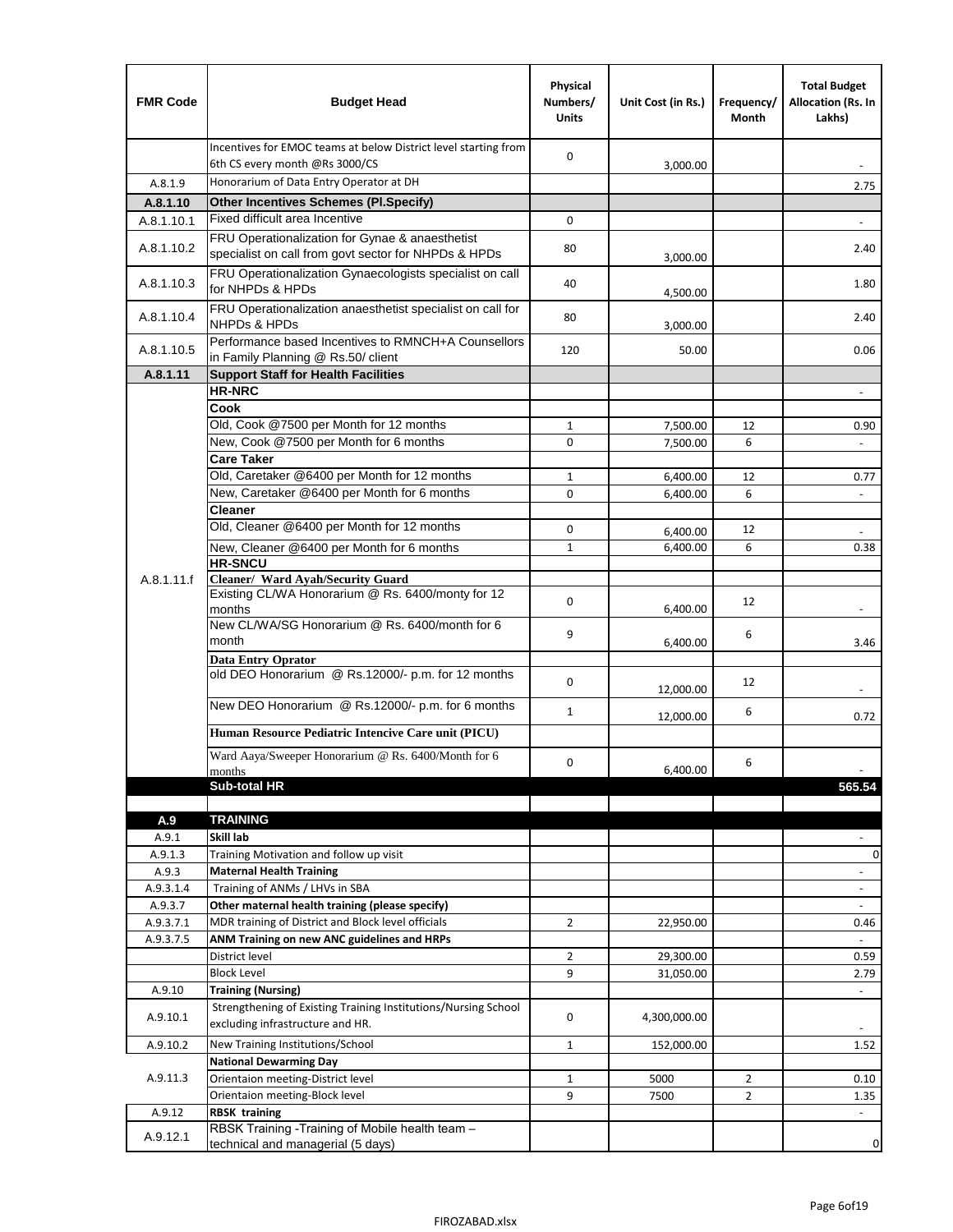| <b>FMR Code</b>      | <b>Budget Head</b>                                                                           | Physical<br>Numbers/<br><b>Units</b> | Unit Cost (in Rs.)     | Frequency/<br><b>Month</b> | <b>Total Budget</b><br>Allocation (Rs. In<br>Lakhs) |
|----------------------|----------------------------------------------------------------------------------------------|--------------------------------------|------------------------|----------------------------|-----------------------------------------------------|
|                      |                                                                                              |                                      |                        |                            |                                                     |
|                      | <b>Sub-total Training</b>                                                                    |                                      |                        |                            | 6.81                                                |
| A.10                 | <b>PROGRAMME MANAGEMENT</b>                                                                  |                                      |                        |                            |                                                     |
| A.10.2               | Contractual Staff for DPMSU recruited and in position                                        |                                      |                        |                            |                                                     |
| A.10.2.1             | District Programme Manager                                                                   |                                      |                        |                            |                                                     |
|                      | District Accounts Manager                                                                    | $\mathbf{1}$                         | 39,690.00              | 12                         | 4.76                                                |
| A.10.2.2             |                                                                                              | 1                                    | 32,303.00              | 12                         | 3.88                                                |
| A.10.2.3             | District Data Manager<br>Consultants/ Programme Officers (Kindly Specify)                    | $\mathbf{1}$                         | 22,050.00              | 12                         | 2.65                                                |
| A.10.2.4             | Honorarium of RKSK Coordinator                                                               | $\mathbf 0$                          |                        |                            |                                                     |
|                      |                                                                                              | 0                                    | 25,000.00              | 9                          | $\overline{\phantom{a}}$                            |
| A.10.2.5<br>A.10.2.6 | Accountants<br>Data Entry Operators                                                          | 0<br>0                               |                        |                            | $\overline{\phantom{a}}$                            |
| A.10.2.7             | Support Staff (Kindly Specify)                                                               | $\mathbf{1}$                         | 8,269.00               | 12                         | 0.99                                                |
| A.10.2.8.1           | Operational Cost for DPMU unit                                                               | $\mathbf{1}$                         |                        | 12                         |                                                     |
| A.10.2.8.5           | <b>DEIC Managers</b>                                                                         | $\mathbf 0$                          | 89,250.00              | 10                         | 10.71                                               |
| A.10.3               | <b>Strengthening of Block PMU</b>                                                            |                                      | 33,000.00              |                            |                                                     |
| A.10.3.1             | <b>Block Programme Manager</b>                                                               |                                      |                        |                            | 26.20                                               |
| A.10.3.2             | <b>Block Accounts Manager</b>                                                                |                                      | 12,128.00              | 12                         | 13.10                                               |
| A.10.3.7.1           | Operational Cost for BPMU unit                                                               | 9                                    | 15,000.00              | 12                         | 16.20                                               |
|                      | <b>Concurrent Audit system</b>                                                               |                                      |                        |                            |                                                     |
| A.10.6               | Monthly Concurrent Audit                                                                     | $\mathbf{1}$                         | 4,500.00               | 12                         | 0.54                                                |
|                      | <b>Block Spesific Work</b>                                                                   | 9                                    | 500.00                 | 12                         | 0.54                                                |
| A.10.7               | <b>Mobility Support, Field Visits</b>                                                        |                                      |                        |                            |                                                     |
| A.10.7.2             | <b>DPMU/District</b><br><b>BPMU/Block</b>                                                    | $\overline{2}$                       | 30,000.00              | 12                         | 7.20                                                |
| A.10.7.3<br>A.10.8.1 | Vehicles for Divisional / AD office                                                          | 9<br>0                               | 30,000.00<br>30,000.00 | 12<br>12                   | 32.40                                               |
|                      |                                                                                              |                                      |                        |                            |                                                     |
|                      | <b>Sub-total Programme Management</b>                                                        |                                      |                        |                            | 119.16                                              |
|                      |                                                                                              |                                      |                        |                            |                                                     |
|                      | Total of RMNCH+A                                                                             |                                      |                        |                            | 1,979.44                                            |
|                      |                                                                                              |                                      |                        |                            |                                                     |
| в                    | Additionalities under NRHM (Mission Flexible Pool)                                           |                                      |                        |                            |                                                     |
| <b>B1</b>            | <b>ASHA</b>                                                                                  |                                      |                        |                            |                                                     |
| B1.1.1.3             | <b>Supplementary training for ASHAs</b>                                                      |                                      |                        |                            |                                                     |
|                      | TOT of ASHA Trainer- I round (at RHFWTC)                                                     |                                      |                        |                            |                                                     |
| B1.1.1.3.1           | Batch cost+Equipment+Module+ Monitoring Visit                                                |                                      |                        |                            |                                                     |
| B1.1.1.3.2           | TOT of ASHA Trainers -II Round (at RHFWTC)                                                   |                                      |                        |                            |                                                     |
| B1.1.1.4             | Post training support and supervision                                                        |                                      |                        |                            | $\sim$                                              |
|                      | Supervision costs by ASHA facilitators<br>(12 months)                                        |                                      |                        |                            | 43.20                                               |
| B1.1.1.4.1           | Supervision costs by ASHA facilitators<br>(6 months)                                         |                                      |                        |                            |                                                     |
|                      |                                                                                              |                                      |                        |                            |                                                     |
| B1.1.1.4.2           | Monthly review Meeting of ASHA Sangini with BCPM                                             |                                      |                        |                            | 1.30                                                |
| B <sub>1.1.3</sub>   | Performance Incentive/Other Incentive to ASHAs (if                                           |                                      |                        |                            |                                                     |
| B1.1.3.1             | any)<br><b>ASHA incentives under Maternal Health</b>                                         |                                      |                        |                            |                                                     |
| B1.1.3.1.2           | Maternal Death Audit Information                                                             | 122                                  | 200.00                 |                            | 0.24                                                |
| B1.1.3.2             | Incentive to ASHA under Child Health                                                         |                                      |                        |                            | ÷.                                                  |
| B1.1.3.2.1           | Incentive for Home Based Newborn Care programme                                              | 48528                                | 250.00                 |                            | 121.32                                              |
| B1.1.3.2.4           | Incentive for referral of SAM cases to NRC @ Rs.50/Case                                      | 240                                  | 50.00                  |                            | 0.12                                                |
| B1.1.3.2.5           | Incentive for follow up of discharge of SAM children from<br>NRCs @ Rs. 100/ for 4 Follow up | 240                                  | 100.00                 |                            | 0.24                                                |
| B1.1.3.3             | ASHA Incentives under family planning (ESB/ PPIUCD/<br>Others)                               |                                      |                        |                            |                                                     |
| B1.1.3.3.1           | ASHA PPIUCD incentive for accompanying the client for<br>PPIUCD insertion                    | 1200                                 | 150.00                 |                            | 1.80                                                |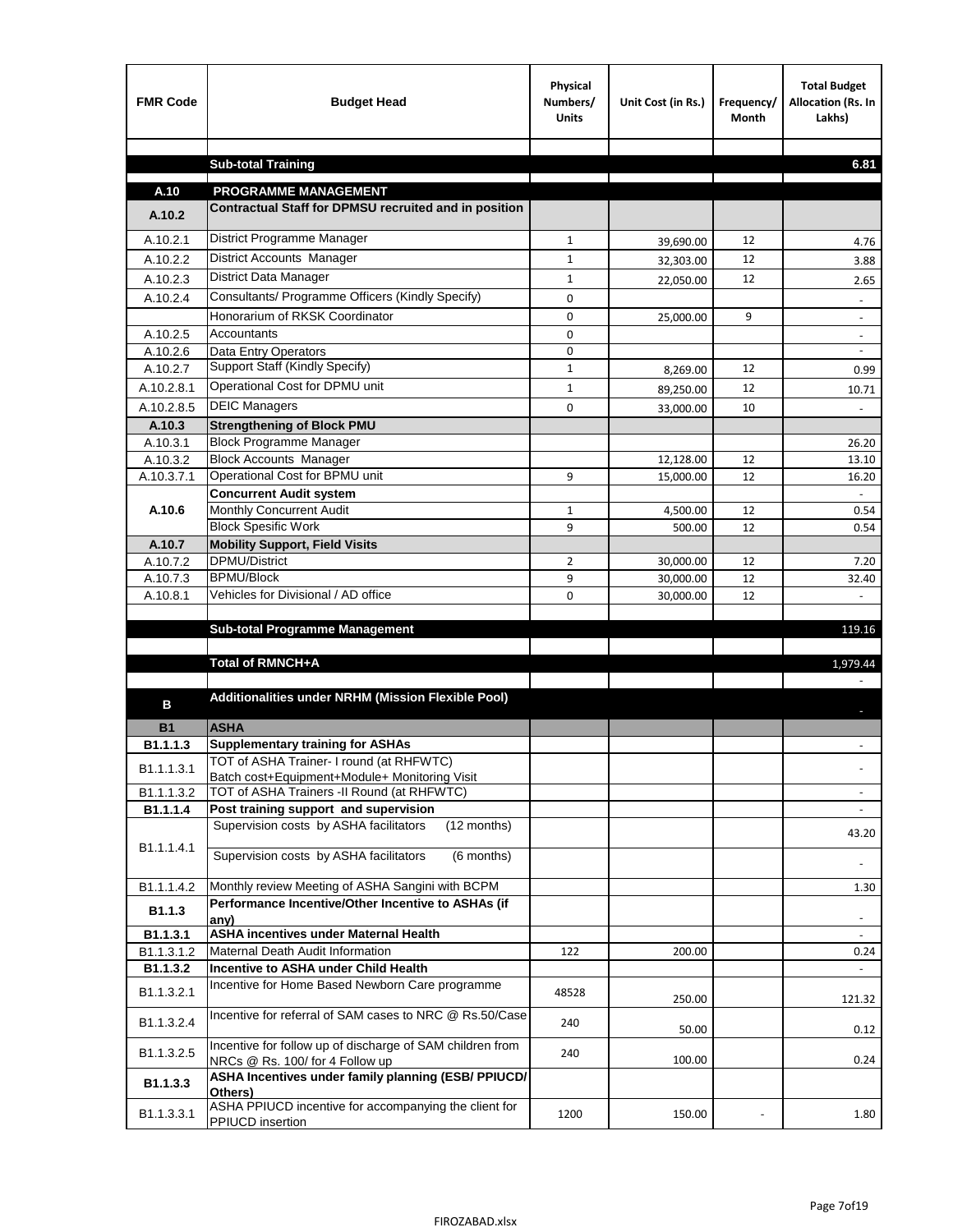| <b>FMR Code</b>            | <b>Budget Head</b>                                                                                                                                                    | Physical<br>Numbers/<br><b>Units</b> | Unit Cost (in Rs.) | Frequency/<br>Month | <b>Total Budget</b><br><b>Allocation (Rs. In</b><br>Lakhs) |
|----------------------------|-----------------------------------------------------------------------------------------------------------------------------------------------------------------------|--------------------------------------|--------------------|---------------------|------------------------------------------------------------|
|                            | ASHA incentive under ESB scheme for promoting<br>spacing of births @ 500/- per ASHA/client                                                                            | 774                                  | 500.00             |                     | 3.87                                                       |
| B <sub>1.1</sub> , 3, 3, 2 | Spacing for 2 years after marriage @ 500/- per<br>ASHA/client                                                                                                         | 788                                  | 500.00             |                     | 3.94                                                       |
| B1.1.3.3.3                 | ASHA Incentive under ESB scheme for promoting<br>adoption of limiting method upto two children @ Rs. 1000<br>per client                                               | 882                                  | 1,000.00           |                     | 8.82                                                       |
| B1.1.3.6                   | <b>ASHA Incentives (other)</b>                                                                                                                                        |                                      |                    |                     |                                                            |
| B <sub>1.1</sub> , 3, 5, 3 | ASHA incentive for NDD for 2 round                                                                                                                                    | 1664                                 | 100.00             | $\overline{2}$      | 3.33                                                       |
| B <sub>1.1</sub> .3.6.1    | Amount to be released for 12 months for Routine<br>activities (4 month incentive for ASHAs those are yet to<br>be placed)                                             |                                      |                    |                     | 186.16                                                     |
| B1.1.3.6.4                 | Incentive to ASHA Facilitator (12 Months)                                                                                                                             |                                      |                    |                     | 2.59                                                       |
| B <sub>1.1</sub> .3.6.5    | Reimbursement of travel expenses for accompanying a<br>woman to facility for surgical abortion (MVA/EVA) @<br>Rs.150/-per case                                        | 236                                  | 150.00             |                     | 0.35                                                       |
| B <sub>1.1</sub> .3.6.6    | Reimbursement of travel expenses for accompanying a<br>woman to facility for medical abortion (MMA) @ Rs.225/-<br>per case                                            | 236                                  | 225.00             |                     | 0.53                                                       |
| B1.1.3.6.9                 | ASHA Torch (NO. of ASHA +AF) @ Rs. 262.20                                                                                                                             |                                      |                    |                     | 4.55                                                       |
| B1.1.3.7                   | Other (support provisions to ASHA such as uniform,<br>diary, ASHA Ghar etc)                                                                                           |                                      |                    |                     |                                                            |
| B <sub>1.1</sub> .3.7.2    | ASHA Payment Voucher, Payment Register and VHIR<br>1.@ Rs. 25/ASHA, 2.@Rs.50/AF, 3.@Rs.150/block for<br>ASHa master payment register,<br>4. @Rs.174.5/ASHA/B1.1.3.7.2 |                                      |                    |                     | 3.37                                                       |
| B <sub>1.1</sub> , 3.7.4   | ASHA SAREE (TA/DA for Attending monthly meeting) No.<br>of ASHA+AF @ Rs.450                                                                                           |                                      |                    |                     | 7.81                                                       |
| B1.1.5.1                   | Honorarium of Regional Coordinator                                                                                                                                    |                                      |                    |                     |                                                            |
| B <sub>1.1.5.2</sub>       | Honararium of District Community Process Manager                                                                                                                      | $\mathbf{1}$                         | 32,303.00          | 12                  | 3.88                                                       |
| B1.1.5.3                   | Honararium of Block Community Process Manager                                                                                                                         | 9                                    | 12,000.00          | 12                  | 12.96                                                      |
|                            | Mobility cost for ARC/AMG                                                                                                                                             |                                      |                    |                     |                                                            |
| B <sub>1.1.5.4</sub>       | AMG cost                                                                                                                                                              | $\mathbf{1}$                         | 10,000.00          | $\mathbf{1}$        | 0.10                                                       |
|                            | Quarterly BCPM meeting at Divisional Head Quarter @                                                                                                                   |                                      |                    |                     |                                                            |
|                            | rs. 500/BCPM/atr.                                                                                                                                                     |                                      |                    |                     |                                                            |
|                            | <b>Sub Total of ASHA</b>                                                                                                                                              |                                      |                    |                     |                                                            |
|                            |                                                                                                                                                                       |                                      |                    |                     | 410.48433                                                  |
| B.2                        | <b>Untied Fund</b>                                                                                                                                                    |                                      |                    |                     |                                                            |
| B <sub>2.3</sub>           | <b>CHCs</b>                                                                                                                                                           |                                      |                    |                     | 27.96                                                      |
| B <sub>2.4</sub>           | <b>PHCs</b>                                                                                                                                                           |                                      |                    |                     | 44.76                                                      |
|                            | <b>Sub Total of Untied Fund</b>                                                                                                                                       |                                      |                    |                     | 72.71335                                                   |
| <b>B9</b>                  | <b>Mainstreaming of AYUSH</b>                                                                                                                                         |                                      |                    |                     |                                                            |
| B.9.1                      | Medical Officers at CHCs/ PHCs (Only AYUSH)                                                                                                                           |                                      |                    |                     |                                                            |
| B.9.1.1                    | <b>DH</b>                                                                                                                                                             | 6                                    | 29,106.00          | 12                  | 20.96                                                      |
| B.9.1.2                    | <b>FRUs</b>                                                                                                                                                           | 5                                    | 29,106.00          | 12                  | 17.46                                                      |
| B.9.1.3                    | Non FRU SDH/ CHC                                                                                                                                                      | $\overline{7}$                       | 29,106.00          | 12                  | 24.45                                                      |
| B.9.1.4                    | 24 X 7 PHC                                                                                                                                                            | 12                                   | 29,106.00          | 12                  | 41.91                                                      |
| B.9.1.5                    | Non-24 X 7 PHCs/ APHCs                                                                                                                                                | 0                                    | 29,106.00          | 12                  |                                                            |
| B.9.2                      | Other Staff Nurses and Supervisory Nurses/ AYUSH<br>pharmacists (Only AYUSH)                                                                                          |                                      |                    |                     |                                                            |
| B.9.2.1                    | DH                                                                                                                                                                    | $\mathbf{1}$                         | 10,914.75          | 12                  | 1.31                                                       |
| B.9.2.2                    | <b>FRUs</b>                                                                                                                                                           | $\mathbf{1}$                         | 10,914.75          | 12                  | 1.31                                                       |
| B.9.2.3                    | Non FRU SDH/ CHC                                                                                                                                                      | 0                                    | 10,914.75          | 12                  | $\overline{\phantom{a}}$                                   |
| B.9.2.4                    | 24 X 7 PHC                                                                                                                                                            | 3                                    |                    | 12                  |                                                            |
|                            | Non-24 X 7 PHCs                                                                                                                                                       |                                      | 10,914.75          |                     | 3.93                                                       |
| B.9.2.5                    |                                                                                                                                                                       | 0                                    | 10,914.75          | 12                  | $\overline{\phantom{a}}$                                   |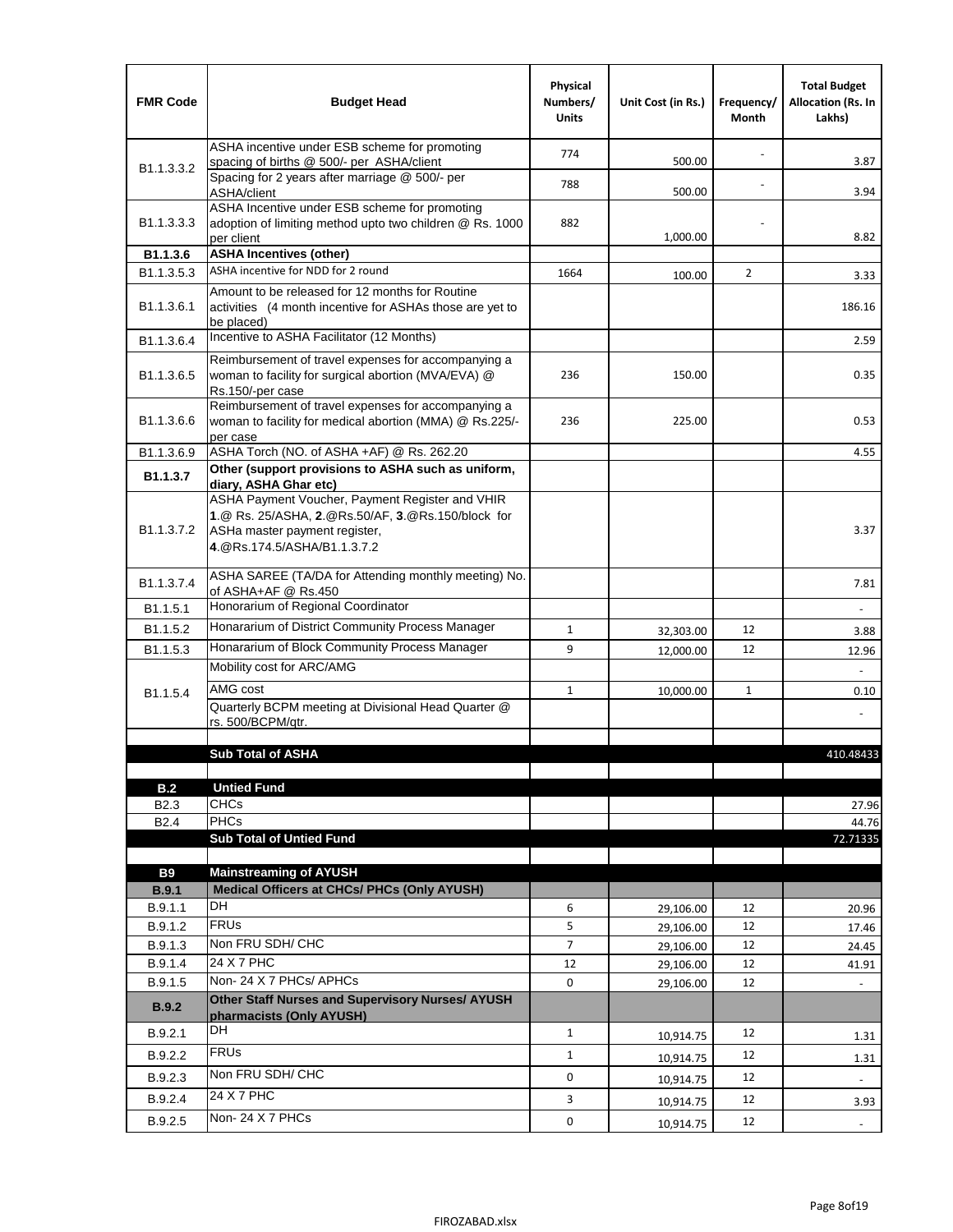| <b>FMR Code</b>   | <b>Budget Head</b>                                                                              | Physical<br>Numbers/<br><b>Units</b> | Unit Cost (in Rs.) | Frequency/<br>Month | <b>Total Budget</b><br>Allocation (Rs. In<br>Lakhs)  |
|-------------------|-------------------------------------------------------------------------------------------------|--------------------------------------|--------------------|---------------------|------------------------------------------------------|
|                   | Panchkarma Unit Lokbabdhu Rajnarayna Joint<br><b>Hospital, Lucknow</b>                          |                                      |                    |                     |                                                      |
| B.9.2.6           | Honararium of Panchkarma Technician (1Male and 1<br>Female)                                     | 0                                    | 10,000.00          | 12                  |                                                      |
|                   | Honorarium of Panchkarma Attendent                                                              | $\mathbf 0$                          | 8,000.00           | 12                  |                                                      |
|                   | Lumpsum amount for Sweeper (Safai Karmi)                                                        |                                      |                    |                     | 0                                                    |
| <b>B9.3</b>       | <b>Other Activities (Excluding HR)</b>                                                          |                                      |                    |                     |                                                      |
| B9.3.1            | Contingency AYUSH wings                                                                         | $\mathbf{1}$                         | 20,000.00          |                     | 0.20                                                 |
| B9.3.3            | Establishment of Panchkarma Unit                                                                |                                      |                    |                     | $\mathbf 0$                                          |
| B9.3.4            | Construction of AYUSH Wing                                                                      | 0                                    | 3,000,000.00       |                     |                                                      |
|                   |                                                                                                 |                                      |                    |                     |                                                      |
|                   | Sub Total of Mainstreaming of AYUSH                                                             |                                      |                    |                     | 111.53                                               |
| <b>B10</b>        | <b>IEC-BCC NRHM</b>                                                                             |                                      |                    |                     |                                                      |
|                   | <b>Girls Child Day</b>                                                                          |                                      |                    |                     |                                                      |
| B.10.3.5          | <b>Division level</b>                                                                           | 0                                    | 50,000.00          | 1                   |                                                      |
|                   | <b>Block level</b>                                                                              | 9                                    | 10,000.00          | $\mathbf{1}$        | 0.90                                                 |
| <b>B.10.7</b>     | Priniting activities (please specify)<br>SM booklet @Rs 20.00 for all ANCs                      |                                      |                    |                     |                                                      |
| B.10.7.1          | MCP card @ Rs 10 for all ANCs                                                                   | 79583<br>79583                       | 20.00<br>10.00     |                     | 15.92<br>7.96                                        |
| <b>B.10.7.4</b>   | <b>Other printing</b>                                                                           |                                      |                    |                     |                                                      |
| B.10.7.4.1        | <b>IEC-BCC Material for NDD</b>                                                                 |                                      |                    |                     |                                                      |
|                   | IEC material, poster, banner @ Rs. 14000 per block for 2<br>round                               | 9                                    | 14000              | $\overline{2}$      | 2.52                                                 |
|                   | Teaching and community hand bills/pumphlets and check<br>list @ Rs. 14000 per block for 2 round | 9                                    | 14000              | $\overline{2}$      | 2.52                                                 |
|                   | 5 Fipchart per block @ Rs. 200 per Flip chart( one time)                                        | 45                                   | 200                | 1                   | 0.09                                                 |
|                   | AWW and Teacher hand out @ Rs. 7 each for 2 round                                               | 4093                                 | $\overline{7}$     | 2                   | 0.57                                                 |
|                   | ASHA hand out @ Rs. 2 each for 2 round                                                          | 1664                                 | $\overline{2}$     | $\overline{2}$      | 0.07                                                 |
|                   | <b>AFHC cards</b><br>For DH & MC level Existing AFHS clinics                                    |                                      |                    |                     |                                                      |
| <b>B.10.7.4.2</b> | For CHC level Existing AFHS clinics                                                             | 0<br>0                               | 0.50<br>0.50       | 2000<br>2000        | $\overline{\phantom{a}}$<br>$\overline{\phantom{a}}$ |
|                   | For PHC level existing AFHS clinics                                                             | 0                                    | 0.50               | 2000                | $\bar{\phantom{a}}$                                  |
|                   | AFHC Register (3 register per clinic)                                                           | 0                                    | 150.00             | $\mathbf{1}$        | $\blacksquare$                                       |
|                   | Printing of RBSK card and registers                                                             | 0                                    |                    |                     |                                                      |
|                   | MHT Register for AWC<br>MHT Register for School                                                 | 551                                  | 100.00             | $\mathbf{1}$        | 0.55                                                 |
|                   | (Class-1 to 12)                                                                                 | 284                                  | 100.00             | $\mathbf{1}$        | 0.28                                                 |
| B.10.7.4.3        | RBSK Format (microplan, reporting) @ Rs. 3000/ per                                              | 9                                    |                    | $\mathbf{1}$        |                                                      |
|                   | block<br>RBSK card for children of AWC and School                                               |                                      | 3,000.00           |                     | 0.27                                                 |
|                   | AWC (Twice in year)                                                                             | 275596                               | 1.20               |                     | 3.31                                                 |
|                   | School (Class 1 to 12)                                                                          | 141920                               | 0.75               |                     | 1.06                                                 |
|                   | <b>Sub Total IEC</b>                                                                            |                                      |                    |                     |                                                      |
|                   |                                                                                                 |                                      |                    |                     | 36.02                                                |
| <b>B.11</b>       |                                                                                                 |                                      |                    |                     |                                                      |
| B.11.2.5          | Recurring support of 18 BCTV                                                                    |                                      |                    |                     | 0                                                    |
|                   |                                                                                                 |                                      |                    |                     |                                                      |
| <b>B14</b>        | Innovations (if any)<br>Religious and Community Leaders Meet @ Rs.                              |                                      |                    |                     |                                                      |
| B14.6             | 10000/District/meeting                                                                          | $\mathbf{1}$                         | 10,000.00          |                     | 0.10                                                 |
| B14.11            | Rogi Sahayata Kendra @ Rs. 664200 including 5%<br>increment in HR cost                          |                                      |                    |                     |                                                      |
| B14.12            | AAA Platform - Monitoring & Microplanning meeting for<br>frontline workers                      |                                      |                    |                     |                                                      |
|                   | Nurse Mentor Programme and Establishment of Mini                                                |                                      |                    |                     |                                                      |
|                   | <b>Skill Lab</b>                                                                                |                                      |                    |                     |                                                      |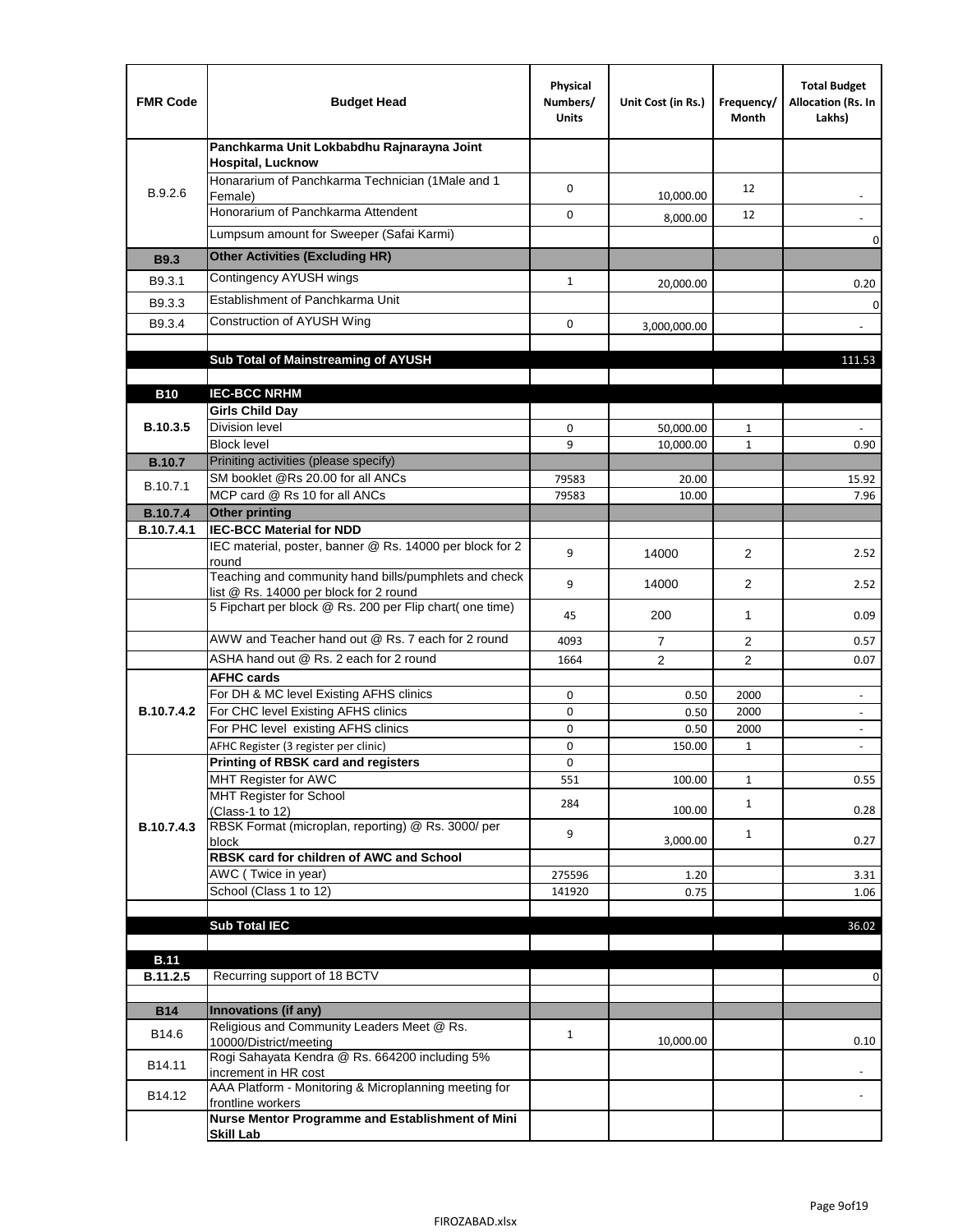| <b>FMR Code</b>     | <b>Budget Head</b>                                                                      | Physical<br>Numbers/<br><b>Units</b> | Unit Cost (in Rs.) | Frequency/<br>Month | <b>Total Budget</b><br>Allocation (Rs. In<br>Lakhs) |
|---------------------|-----------------------------------------------------------------------------------------|--------------------------------------|--------------------|---------------------|-----------------------------------------------------|
| B14.19              | Honoraium of Naurse Mentor (Existing)                                                   | 0                                    | 38,588.00          | 12                  |                                                     |
|                     | Honoraium of Naurse Mentor for 12 montys (New)                                          | 0                                    | 36,750.00          | 12                  | $\overline{a}$                                      |
|                     | Honoraium of Naurse Mentor fro 10 months (New)                                          | 0                                    | 36,750.00          | 10                  | $\overline{\phantom{a}}$                            |
| B14.22              | Training Strategy for Village Health and Nutrition Days<br>(VHNDs)                      |                                      |                    |                     | 5.02                                                |
|                     | Free Transport Facilities to PLHIV(People Living with                                   |                                      |                    |                     |                                                     |
| B14.25              | HIV) for treatment                                                                      |                                      |                    |                     |                                                     |
|                     | On ART cost                                                                             |                                      |                    |                     |                                                     |
|                     | <b>PRE ART Cost</b>                                                                     |                                      |                    |                     |                                                     |
|                     | <b>KAYAKALP' Award Scheme</b>                                                           |                                      |                    |                     |                                                     |
|                     | Training for Swachha Bharat Abhiyan                                                     |                                      |                    |                     |                                                     |
|                     | Awareness cum Internal Assessors Training Workshop @                                    |                                      |                    |                     |                                                     |
|                     | Rs. 33000/Disitrict                                                                     |                                      |                    |                     | 0.33                                                |
|                     | District level Hospital Rs. 20000/District                                              |                                      |                    |                     | 0.20                                                |
|                     | <b>CHC</b> level                                                                        | 2                                    | 15,000.00          |                     | 0.30                                                |
|                     | PHC level                                                                               | 5                                    | 6,000.00           |                     | 0.30                                                |
| B14.29              | <b>Internal Assessment</b>                                                              |                                      |                    |                     |                                                     |
|                     | District level Hospital (Quarterly)                                                     | 3                                    | 2,000.00           | 4                   | 0.24                                                |
|                     | CHC level (Quarterly)                                                                   | $\overline{2}$                       | 1,000.00           | $\overline{4}$      | 0.08                                                |
|                     | PHC level (Quarterly)                                                                   | 5                                    | 500.00             | 4                   | 0.10                                                |
|                     | <b>Peer Assessment</b>                                                                  |                                      |                    |                     |                                                     |
|                     | <b>District level Hospital</b>                                                          | 3                                    | 25,000.00          |                     | 0.75                                                |
|                     | <b>CHC</b> level                                                                        | $\overline{2}$                       | 10,000.00          |                     | 0.20                                                |
|                     | PHC level                                                                               | 5                                    | 5,000.00           |                     | 0.25                                                |
|                     | <b>Matritwa Saptah</b>                                                                  |                                      |                    |                     |                                                     |
|                     | District level activities @Rs 50000                                                     | 1                                    | 50,000.00          |                     | 0.50                                                |
|                     | Mobility support @ Rs 17600/block                                                       | 9                                    | 17,600.00          |                     | 1.58                                                |
| B14.33              | Printing of formats, reports and HRP register @ 50/ANM                                  | 239                                  | 50.00              |                     | 0.12                                                |
|                     | <b>IEC Support</b>                                                                      |                                      |                    |                     |                                                     |
|                     | District level                                                                          | 1                                    | 2,500.00           |                     | 0.03                                                |
|                     | <b>Block Level</b>                                                                      | 9                                    | 25,000.00          |                     | 2.25                                                |
|                     | hoarding 5/dist & 1/FRU & 1/block @ Rs. 2000/-                                          | 18                                   | 2,000.00           |                     | 0.36                                                |
|                     | <b>Gestational Diabetes Mallitius Pilot - 18 districts</b>                              |                                      |                    |                     |                                                     |
|                     | Glucometer @ 1 /ANM+2/Block+2 additional                                                | 0                                    |                    |                     |                                                     |
| B14.34              | Procurement of Glucose 75mg, (2*all ANCs+24*5%GDMs)                                     | 0                                    | 3,000.00           |                     |                                                     |
|                     | Insulin 9 vials *5% ANCs                                                                |                                      | 25.00              |                     |                                                     |
|                     | with syringe (900 units/+18 syringes)                                                   | 0<br>0                               | 50.00              |                     | $\blacksquare$                                      |
|                     | <b>Misoprost Distribution for Home Deliveries</b>                                       |                                      | 20.00              |                     |                                                     |
|                     | Printing of registers @ Rs50.00 each                                                    |                                      |                    |                     |                                                     |
|                     | Budget for Tab Mesoprostol procurement in Lakh                                          |                                      |                    |                     | $\overline{\phantom{a}}$<br>$\blacksquare$          |
| B14.35              | ASHA Incentive @ Rs.100.00 each case in Lakh                                            |                                      |                    |                     | $\overline{\phantom{a}}$                            |
|                     | Block level ANM/ ASHAs training @ 23650/ in Lakh                                        |                                      |                    |                     |                                                     |
|                     | District Orientation meeting @Rs 20000, in Lakh                                         |                                      |                    |                     | $\omega$                                            |
|                     | <b>Sub Total Innovation</b>                                                             |                                      |                    |                     | 12.71                                               |
| <b>B15</b>          | <b>Planning, Implementation and Monitoring</b>                                          |                                      |                    |                     |                                                     |
| <b>B15.2</b>        | <b>Quality Assurance</b>                                                                |                                      |                    |                     |                                                     |
| B <sub>15.2.2</sub> | <b>Division Level Human Resource</b>                                                    | 0                                    |                    |                     |                                                     |
|                     | Honorarium of Existing Divisonal Consultant - Quality @                                 |                                      |                    |                     |                                                     |
|                     | Rs. 45000/month for 10 months                                                           | 0                                    | 45,000.00          | 10                  |                                                     |
|                     | Honorarium of Vacant Divisonal Consultant - Quality @                                   | 0                                    |                    |                     |                                                     |
|                     | Rs. 45000/month for 2 months                                                            |                                      | 45,000.00          | $\overline{2}$      |                                                     |
|                     | Honararium of Existing Divisonal Consultant - Public                                    | 0                                    | 45,000.00          | $\overline{2}$      |                                                     |
|                     | Health @ Rs.45000/PM for 10 Months                                                      |                                      |                    |                     |                                                     |
|                     | Honararium of Vacant Divisonal Consultant - Public Health<br>@ Rs.45000/PM for 2 Months | 0                                    | 45,000.00          | 10                  |                                                     |
|                     | Data Entry Operator @Rs 12000/PM for 2 Month ("New<br>Position)                         | 0                                    | 12,000.00          | $\overline{2}$      |                                                     |
|                     | <b>District Level Human Resource</b>                                                    |                                      |                    |                     |                                                     |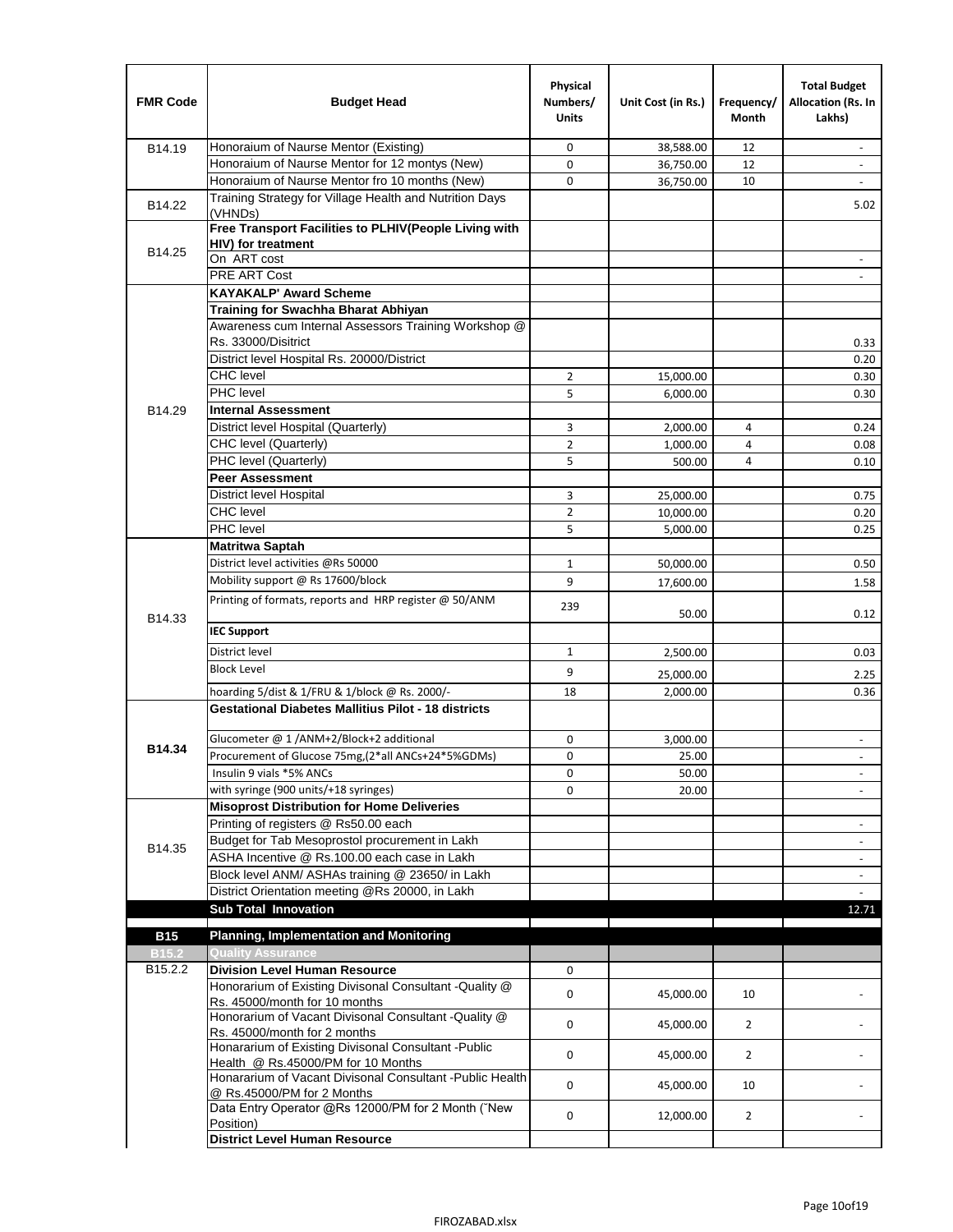| <b>FMR Code</b>         | <b>Budget Head</b>                                                                                | Physical<br>Numbers/<br><b>Units</b> | Unit Cost (in Rs.) | Frequency/<br><b>Month</b> | <b>Total Budget</b><br>Allocation (Rs. In<br>Lakhs) |
|-------------------------|---------------------------------------------------------------------------------------------------|--------------------------------------|--------------------|----------------------------|-----------------------------------------------------|
|                         | Honorarium of Existing District Consultant -Quality @ Rs.<br>40000/month for 10 months            | $\mathbf 0$                          | 40,000.00          | 10                         |                                                     |
|                         | Honorarium of Vacant District Consultant -Quality @ Rs.<br>40000/month for 2 months               | $\mathbf{1}$                         | 40,000.00          | $\overline{2}$             | 0.80                                                |
|                         | Honararium of Existing Hospital Quality Manager @<br>Rs.35000/PM for 10 Months                    | $\mathbf{1}$                         | 35,000.00          | 10                         | 3.50                                                |
|                         | Honararium of Vacant Hospital Quality Manager @<br>Rs.35000/PM for 2 Months                       | $\mathbf 0$                          | 35,000.00          | $\overline{2}$             |                                                     |
|                         | Data Entry Operator @ Rs 12000/PM for 2 Month ("New<br>Position)                                  | $\mathbf{1}$                         | 12,000.00          | $\overline{2}$             | 0.24                                                |
| B15.2.4                 | <b>Review meetings</b>                                                                            |                                      |                    |                            |                                                     |
| B <sub>15.2</sub> .4.2  | Division                                                                                          | 0                                    | 5,000.00           |                            |                                                     |
|                         | <b>District</b>                                                                                   | $\overline{2}$                       | 2,000.00           |                            | 0.04                                                |
| B15.2.5.2               | Monitoring and Supportive Supervision Visits-Divisional<br>QUA (10 visits per month) for 6 months | $\mathbf 0$                          | 1,800.00           |                            |                                                     |
|                         | Monitoring and Supportive Supervision Visits-District<br>QUA (10 visits per month) for 6 months   | 60                                   | 1,200.00           |                            | 0.72                                                |
|                         | <b>Office Equipments-District &amp; Division</b>                                                  |                                      |                    |                            |                                                     |
|                         | <b>Division Level</b>                                                                             |                                      |                    |                            |                                                     |
|                         | Office Equipment @ Rs.3.5 Lac/Division                                                            |                                      |                    |                            | $\overline{\phantom{a}}$                            |
| B15.2.5.5               | Operational cost @ Rs.17000/-PM for 10 Month                                                      |                                      |                    |                            | $\pmb{0}$                                           |
|                         | <b>District Level</b>                                                                             |                                      |                    |                            |                                                     |
|                         | Office Equipment @ Rs.3.5 Lac/District                                                            | 0                                    | 350,000.00         | 1                          | $\blacksquare$                                      |
|                         | Operational cost @ Rs.14000/-PM for 10 Month                                                      | $1\,$                                | 14,000.00          | 10                         | 1.40                                                |
| B15.2.5.6               | <b>Operational Cost for District Hospitals</b>                                                    | $\mathbf{1}$                         | 2,000.00           |                            | 0.02                                                |
|                         | <b>Sub Total Quality Assurance</b>                                                                |                                      |                    |                            | 6.72                                                |
| B15.3                   | <b>Monitoring and Evaluation</b>                                                                  |                                      |                    |                            |                                                     |
| B15.3.1                 | <b>HMIS</b>                                                                                       |                                      |                    |                            |                                                     |
| B15.3.1.2               | Data Entry Operators at Block level                                                               |                                      |                    |                            | 13.75                                               |
| B15.3.1.3.1             | HR and Infrastructure for 100% service updation on<br><b>HMIS/MCTS Portal</b>                     |                                      |                    |                            | 2.79                                                |
| B <sub>15.3.1.5.2</sub> | Mobility Support for HMIS & MCTS at District level                                                |                                      |                    |                            | 0.32                                                |
| B15.3.1.6               | Printing of HMIS Formats<br>Printing of MCTS follow-up formats/ services due list/ work           |                                      |                    |                            | 0.45                                                |
| B15.3.2.2               | plan                                                                                              |                                      |                    |                            | 0.56                                                |
| B15.3.2.7               | Internet Connectivity through LAN / data card                                                     |                                      |                    |                            | 0.88                                                |
| B15.3.2.8               | Procurement & Installation of VSAT (Capex)                                                        |                                      |                    |                            | 1.62                                                |
| B15.3.2.12              | Other office expenditure                                                                          |                                      |                    |                            | 1.98                                                |
| B15.3.2.13              | Printing of RCH Registers                                                                         |                                      |                    |                            | 0.28                                                |
|                         | <b>Sub Total of HMIS</b>                                                                          |                                      |                    |                            | 22.65                                               |
| <b>B.16</b>             | <b>PROCUREMENT</b>                                                                                |                                      |                    |                            |                                                     |
| B16.1                   | <b>Procurement of Equipment</b>                                                                   |                                      |                    |                            |                                                     |
|                         | <b>Equipments for Blood Banks/ BSUs</b>                                                           |                                      |                    |                            |                                                     |
| B16.1.1.1               | Equipments For Blood banks/ BCSUs                                                                 |                                      |                    |                            | 0                                                   |
| B16.1.2                 | <b>Equipments For BSUs</b><br>Procurement of equipment: CH                                        |                                      |                    |                            | 10.95                                               |
| B16.1.2.7               | Procurement of NRC Computer/Printer/UPS/Data Card @                                               | $\mathbf{1}$                         |                    |                            |                                                     |
|                         | Rs. 60000/NRC                                                                                     |                                      | 60,000.00          | 0                          | 0.60                                                |
| B16.1.2.8               | Procurement of Computer/Printer/UPS/Data Card -SNCUs                                              |                                      |                    |                            |                                                     |
|                         | for VJB Female Hospital Lucknow<br>Procurement of Equipments for SNCUs for VAB Female             |                                      |                    |                            | 0                                                   |
| B16.1.2.9               | Hospital lucknow                                                                                  |                                      |                    |                            | 0                                                   |
| B16.1.6                 | <b>Equipments for RKSK &amp; RBSK</b>                                                             |                                      |                    |                            |                                                     |
| B16.1.6.1               | <b>Equipments for AFHCs</b>                                                                       | 0                                    | 7,000.00           | $\mathbf{1}$               | ÷,                                                  |
|                         | <b>Equipment for Mobile health teams</b>                                                          | 0                                    |                    |                            |                                                     |
| B16.1.6.3.1             | No. of Vision Chart<br>(2 chart per team)                                                         | 36                                   | 700                |                            | 0.25                                                |
| *                       | No. of weighing scale (1 per team)                                                                | 18                                   | 1000               |                            | 0.18                                                |
|                         | No. of height scale standing (1 per team)                                                         | 18                                   | 10000              |                            | 1.80                                                |
| <b>B.16.2</b>           | <b>Procurement of Drugs</b>                                                                       |                                      |                    |                            |                                                     |
| B.16.2.2.2              | Procurement of drugs under child health (Vitamin A for<br>BSPM) No. of Bottles                    | 12839                                | 58.00              |                            | 7.45                                                |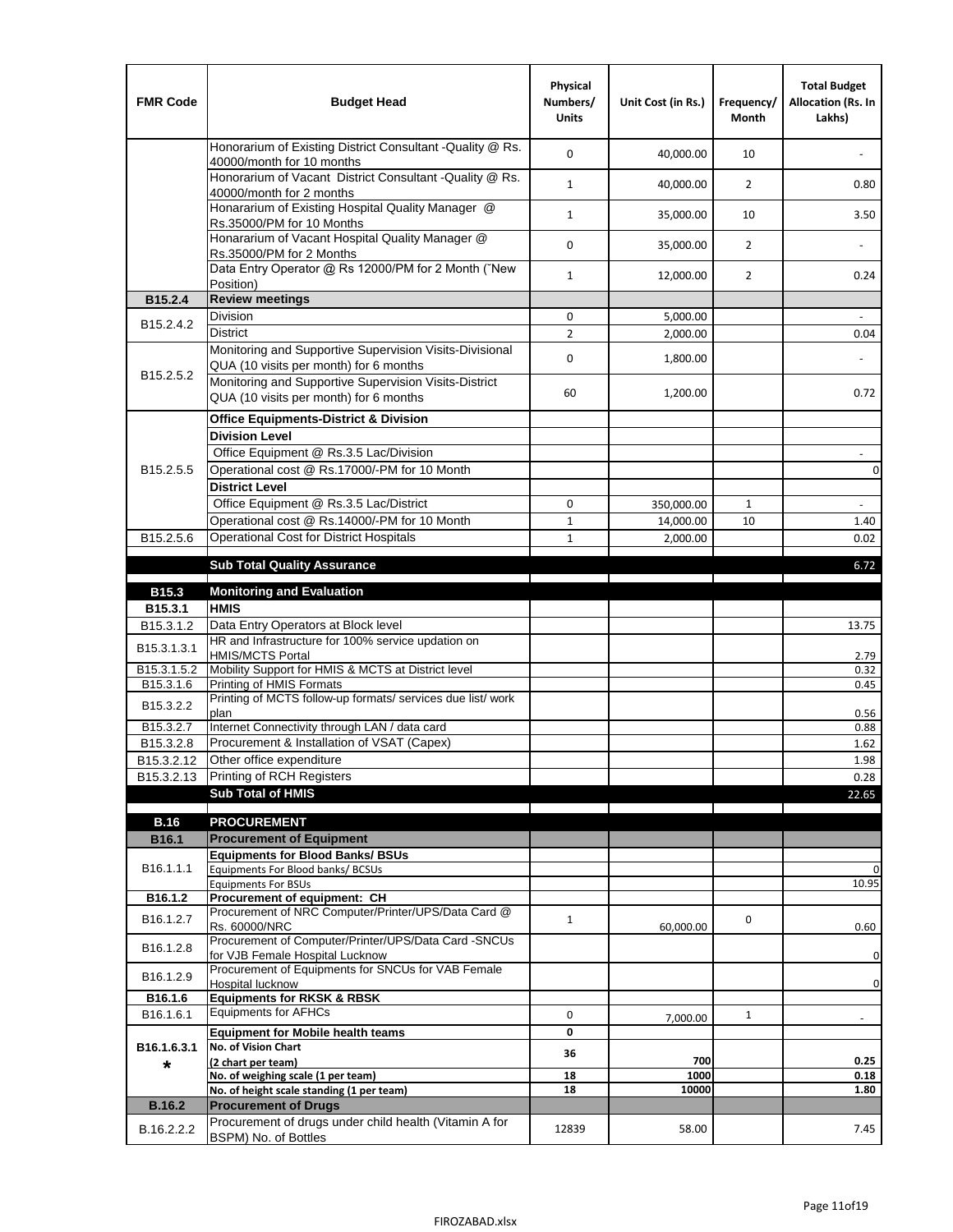| <b>FMR Code</b> | <b>Budget Head</b>                                                                | Physical<br>Numbers/<br><b>Units</b> | Unit Cost (in Rs.) | Frequency/<br>Month | <b>Total Budget</b><br><b>Allocation (Rs. In</b><br>Lakhs) |
|-----------------|-----------------------------------------------------------------------------------|--------------------------------------|--------------------|---------------------|------------------------------------------------------------|
| B.16.2.4        | <b>Supplies for IMEP</b>                                                          |                                      |                    |                     |                                                            |
| B.16.2.4.1      | Biomedical waste management - District level                                      |                                      |                    |                     | 21.05                                                      |
| B.16.2.4.2      | Biomedical waste management - CHC/PHC level                                       | 7                                    | 13,109.00          | 12                  | 11.01                                                      |
| B.16.2.4.3      | Cleaning/washing, house-keeping and laundry<br>management - District level        |                                      |                    |                     | 95.65                                                      |
| B.16.2.4.4      | Cleaning/washing, house-keeping and laundry<br>management - CHC/PHC level         |                                      |                    |                     | 13.82                                                      |
| B.16.2.4.7      | Cleanliness of Sub Centers for 6 months                                           | 240                                  | 500.00             | 6                   | 7.20                                                       |
| B.16.2.5.2      | Replenishment of ASHA Drug Kit<br>@300/ Working ASHA                              |                                      |                    |                     | 4.49                                                       |
| B.16.2.6        | <b>National Iron Plus Initiative (Drugs&amp;Supplies)</b>                         |                                      |                    |                     |                                                            |
| B.16.2.6.1      | Children (6m - 60months)                                                          |                                      |                    |                     |                                                            |
| B.16.2.6.1.a    | IFA Syrup (@Rs7.99paisa/50mlBottel)                                               | 304021                               | 7.99               |                     | 24.29                                                      |
| B.16.2.6.2      | Children 5 - 10 years                                                             |                                      |                    |                     |                                                            |
| B.16.2.6.2.a    | IFA tablet small Pink (45mg) @ Rs. 0.182 per tablet, 32 tablet per<br>child)      | 56066                                | 5.82               |                     | 3.27                                                       |
| B.16.2.6.2.b    | Albendazole Tablets                                                               | 66500                                | 0.78               | 2                   | 1.04                                                       |
| B.16.2.6.3      | <b>WIFS (10-19 years)</b>                                                         |                                      |                    |                     |                                                            |
| B.16.2.6.3.a    | IFA Tablet large blue 100 mg tablet @ Rs. 1.41 per 10 tablet for 12<br>months     | 127500                               | 7.33               |                     | 9.35                                                       |
|                 | <b>Albendazole Tablets</b>                                                        |                                      |                    |                     |                                                            |
| B.16.2.6.3.b    | For Adolescent Girls and boys (School going)                                      | 75420                                | 0.78               | $\overline{2}$      | 1.18                                                       |
|                 | For Adolescent Girls (out of School)                                              | 52080                                | 0.78               | $\overline{2}$      | 0.81                                                       |
| B.16.2.7        | Drugs & supplies for RBSK                                                         |                                      |                    |                     |                                                            |
| B.16.2.7.1      | Medicine for Mobile health team                                                   | 18                                   | 5,000.00           |                     | 0.90                                                       |
| <b>B.16.2.8</b> | Drugs & supplies for AYUSH                                                        | 29                                   | 100,000.00         |                     | 29.00                                                      |
| B.16.2.10       | Blood Bags for 93 functional Blood Bank                                           |                                      |                    |                     | 0.35                                                       |
|                 | For Diagnostics Kits for 93 functional blood bank                                 |                                      |                    |                     | 0.95                                                       |
|                 | <b>Sub Total of Procurement</b>                                                   |                                      |                    |                     | 245.57                                                     |
|                 |                                                                                   |                                      |                    |                     |                                                            |
| <b>B.18</b>     | <b>New Initiatives/ Strategic Interventions</b>                                   |                                      |                    |                     |                                                            |
| <b>B.18.2</b>   | <b>Ca Cx Screening</b>                                                            |                                      |                    |                     | 8.8                                                        |
|                 | 7+ Strategy                                                                       |                                      |                    |                     |                                                            |
| B18.4           | <b>Family Planning</b><br>No of District Level Govt. COT @ Rs.30000/month for 12  | 0                                    |                    | 12                  |                                                            |
|                 | month<br>Extra Incentive for Interval Sterilization @ Rs.260/case                 |                                      | 30,000.00          |                     |                                                            |
|                 |                                                                                   | 0                                    | 260.00             |                     |                                                            |
|                 | Extra Incentive for NSV @ Rs.310/- case                                           | 0                                    | 310.00             |                     |                                                            |
|                 | <b>Sub Total of New Innitiatives</b>                                              |                                      |                    |                     | 8.80                                                       |
|                 |                                                                                   |                                      |                    |                     |                                                            |
| <b>B22</b>      | <b>Support Services</b>                                                           |                                      |                    |                     |                                                            |
|                 | <b>Support Strengthening NVBDCP</b><br>Honorarium of Staff-At BRD Medical College |                                      |                    |                     |                                                            |
| B22.3           | Honorarium of Staff for 100 Bedded JE/AES Ward -At                                |                                      |                    |                     | 0                                                          |
|                 | <b>BRD Medical College</b><br>Increament of Existing HR Catculated @ 5%           |                                      |                    |                     | 0<br>0                                                     |
|                 | <b>Sub of Support Serveces</b>                                                    |                                      |                    |                     |                                                            |
|                 |                                                                                   |                                      |                    |                     |                                                            |
| <b>B.23</b>     | Other Expenditures (Power Backup, Convergence etc)                                |                                      |                    |                     |                                                            |
| B.23.1          | POL for Generators - District level Hospitals                                     | 3                                    | 35,000.00          | 12                  | 12.60                                                      |
| B.23.2          | POL for Generators - CHCs/PHCs                                                    | 9                                    | 17,500.00          | 12                  | 18.90                                                      |
|                 | <b>Sub Total of Power Backup</b>                                                  |                                      |                    |                     | 31.50                                                      |
|                 |                                                                                   |                                      |                    |                     |                                                            |
| <b>B.24</b>     | <b>Collaboration with Medical Colleges and Knowledge</b>                          |                                      |                    |                     |                                                            |
|                 | partners                                                                          |                                      |                    |                     |                                                            |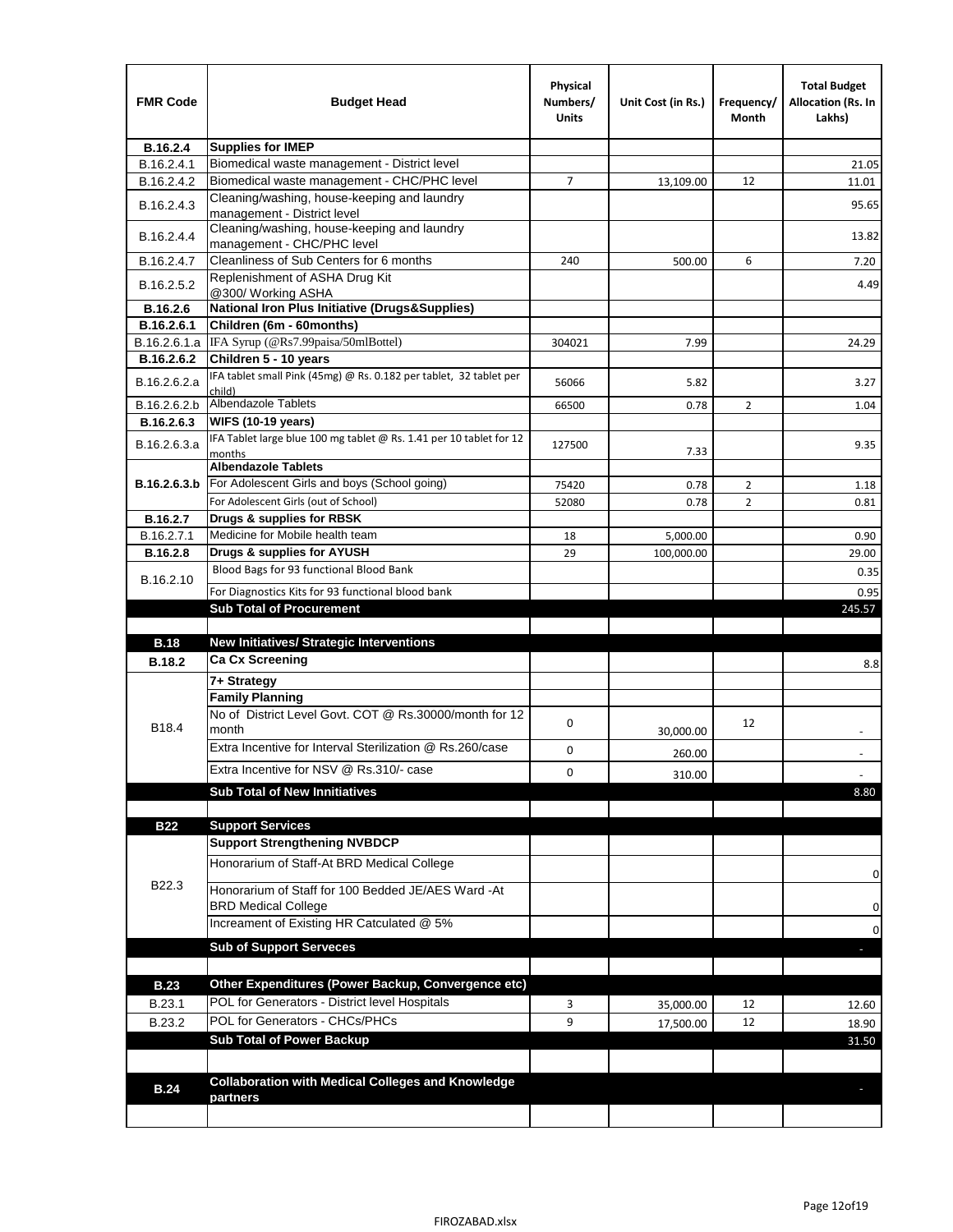| <b>FMR Code</b> | <b>Budget Head</b>                                                                                            | Physical<br>Numbers/<br><b>Units</b> | Unit Cost (in Rs.) | Frequency/<br>Month | <b>Total Budget</b><br>Allocation (Rs. In<br>Lakhs) |
|-----------------|---------------------------------------------------------------------------------------------------------------|--------------------------------------|--------------------|---------------------|-----------------------------------------------------|
| <b>B.25</b>     | National Programme for Prevention and control of                                                              |                                      |                    |                     |                                                     |
| B.25.1          | deafness<br><b>Recurring Grant-in-aid</b>                                                                     |                                      |                    |                     |                                                     |
| B.25.1.3        | <b>Manpower at District level</b>                                                                             |                                      |                    |                     |                                                     |
| B.25.1.3.a      | ENT Surgeon @Rs.80,000/-pm                                                                                    | 0                                    |                    |                     |                                                     |
| B.25.1.3.b      | Audiologist@Rs.30,000/-pm                                                                                     | 0                                    |                    |                     |                                                     |
| B.25.1.3.c      | Audiometric Assistant@Rs.15,000/-pm                                                                           | 0                                    |                    |                     |                                                     |
| B.25.1.3.d      | Instructor for Hearing Impaired Children @Rs.15,000/-pm                                                       | 0                                    |                    |                     |                                                     |
| B.25.2          | Non recurring Grant-in-aid                                                                                    |                                      |                    |                     |                                                     |
| B.25.2.1        | Training@Rs.10 lakh/ Distt. for 7 level training                                                              | 0                                    |                    |                     |                                                     |
| B.25.2.1.b      | District Hospital @Rs.20 lakh/Distt.                                                                          | 0                                    |                    |                     |                                                     |
| B.25.2.1.c      | CHC/Sub-Divisional Hospital @Rs.50,000/- Kit                                                                  | 0                                    |                    |                     |                                                     |
| B.25.2.1.d      | PHC@RS.15,000/- kit                                                                                           | 0                                    |                    |                     |                                                     |
|                 |                                                                                                               |                                      |                    |                     |                                                     |
|                 | National Programme for Prevention and control of<br>deafness                                                  |                                      |                    |                     |                                                     |
|                 |                                                                                                               |                                      |                    |                     |                                                     |
| <b>B.29</b>     | National Programme for Prevention and Control of                                                              |                                      |                    |                     |                                                     |
|                 | <b>Flurosis</b>                                                                                               |                                      |                    |                     |                                                     |
| B.29.2.1        | Honorarium of Consultant                                                                                      | $\mathbf{1}$                         | 40,000.00          | 6                   | 2.40                                                |
|                 | Honorarium of Lab Technician                                                                                  | $\mathbf{1}$                         | 11,000.00          | 6                   | 0.66                                                |
| B.29.2.2        | <b>Health Education and Publicity</b>                                                                         |                                      |                    |                     |                                                     |
|                 |                                                                                                               |                                      |                    |                     | 3.00                                                |
| B.29.2.4        | Medical Management including treatment Surgery and                                                            |                                      |                    |                     |                                                     |
|                 | rehab-supplumetation of vitamins & minrals                                                                    |                                      |                    |                     | 6.00                                                |
|                 | <b>Sub Total of Flurisis</b>                                                                                  |                                      |                    |                     | 12.06                                               |
|                 |                                                                                                               |                                      |                    |                     |                                                     |
|                 | <b>Total of Mission Flexipool</b>                                                                             |                                      |                    |                     | 970.76                                              |
|                 |                                                                                                               |                                      |                    |                     |                                                     |
| С               | <b>IMMUNISATION</b>                                                                                           |                                      |                    |                     |                                                     |
|                 | RI strengthening project (Review meeting, Mobility                                                            |                                      |                    |                     |                                                     |
| C.1             | support, Outreach services etc)                                                                               |                                      |                    |                     |                                                     |
| C.1.a           | Mobility Support for supervision for distict level officers.                                                  | $\mathbf{1}$                         | 250,000.00         |                     | 2.50                                                |
| C.1.c           | Printing and dissemination of Immunization cards, tally                                                       | 81000                                | 10.00              |                     | 8.10                                                |
|                 | sheets, monitoring forms etc.                                                                                 |                                      |                    |                     |                                                     |
| C.1.e           | Quarterly review meetings exclusive for RI at district level<br>with Block MOs, CDPO, and other stake holders | 36                                   | 500.00             |                     | 0.18                                                |
| C.1.f           | Quarterly review meetings exclusive for RI at block                                                           | 6800                                 | 75.00              |                     | 5.10                                                |
|                 | Focus on slum & underserved areas in urban                                                                    |                                      |                    |                     |                                                     |
| C.1.g           | areas/alternative vaccinator for slums (only where regular                                                    | 522                                  | 2,100.00           |                     | 10.96                                               |
|                 | ANM under NUHM not engaged) Rs. 450/- per session for<br>4 session and Rs. 300/- contingency.                 |                                      |                    |                     |                                                     |
|                 | Mobilization of children through ASHA or other mobilizers                                                     |                                      |                    |                     |                                                     |
| C.1.h           |                                                                                                               | 26800                                | 150.00             |                     | 40.20                                               |
| C.1.i           | Alternative vaccine delivery in hard to reach areas                                                           | 2900                                 | 150.00             |                     | 4.35                                                |
| $C.1$ .j        | Alternative Vaccine Deliery in other areas                                                                    | 23900                                | 75.00              |                     | 17.93                                               |
| C.1.k           | To develop microplan at sub-centre level<br>For consolidation of micro plans at block level/PHC @ Rs.         | 220                                  | 100.00             |                     | 0.22                                                |
| C.1.1           | 1000/- and District level @ Rs.2000/-                                                                         |                                      |                    |                     | 0.11                                                |
| C.1.m           | POL for vaccine delivery from State to district and from                                                      | $\mathbf{1}$                         |                    |                     | 1.50                                                |
|                 | district to PHC/CHCs                                                                                          |                                      | 150,000.00         |                     |                                                     |
| C.1.n           | Consumables for computer including provision for internet<br>access                                           | $\mathbf{1}$                         | 400.00             | 12                  | 0.05                                                |
| C.1.o           | Red/Black plastic bags etc.                                                                                   | 26800                                | 6.00               |                     | 1.61                                                |
| C.1.p           | Hub Cutter/Bleach/Hypochlorite solution/ Twin bucket @                                                        | 15                                   | 1,200.00           |                     | 0.18                                                |
|                 | Rs. 1200/- for 2 Buckets                                                                                      |                                      |                    |                     |                                                     |
| C.1.q           | <b>Safety Pits</b>                                                                                            | 11                                   | 5,250.00           |                     | 0.58                                                |
|                 | <b>State specific requirement</b>                                                                             |                                      |                    |                     |                                                     |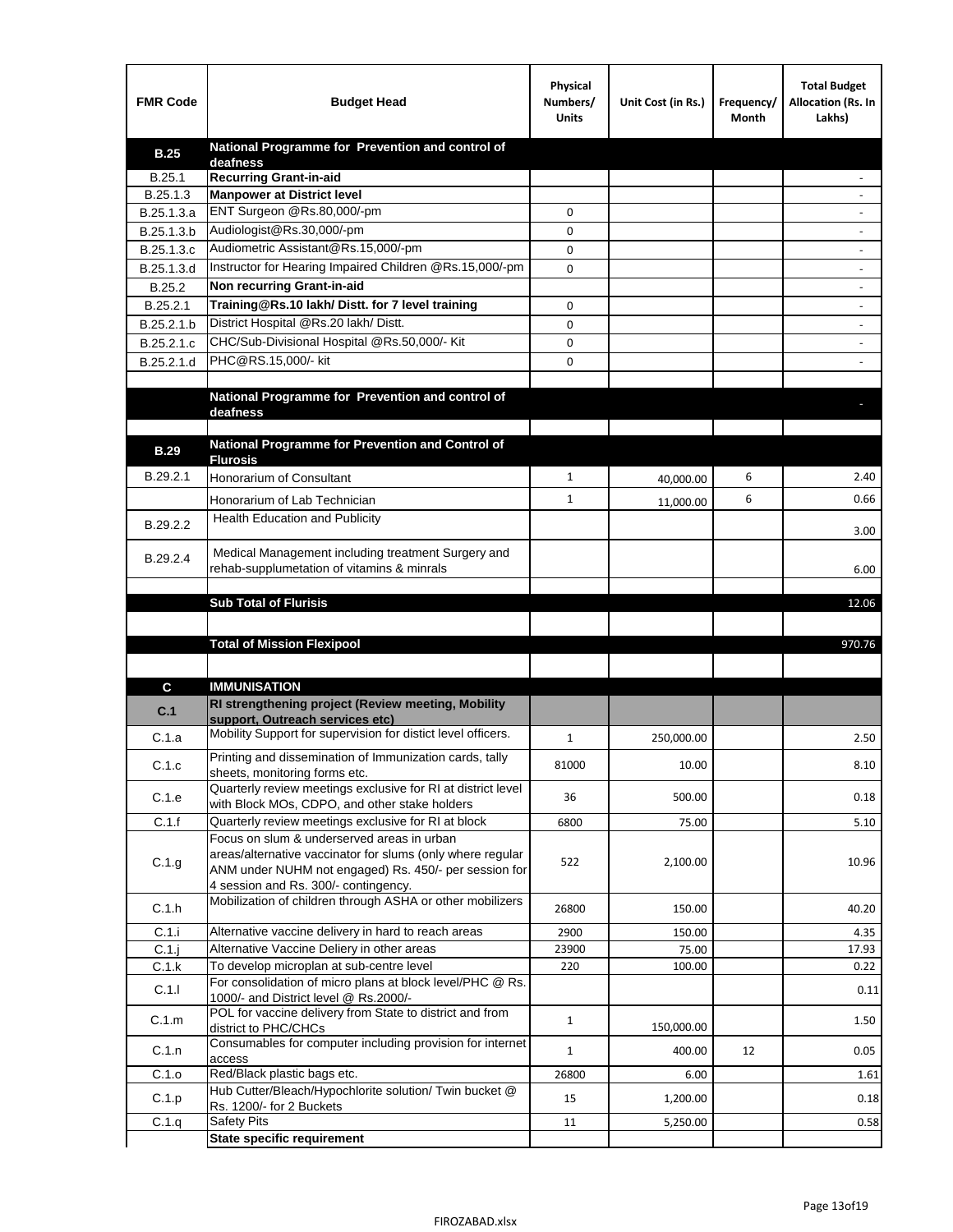| <b>FMR Code</b>  | <b>Budget Head</b>                                                                                                                                                              | Physical<br>Numbers/<br><b>Units</b> | Unit Cost (in Rs.) | Frequency/<br>Month | <b>Total Budget</b><br><b>Allocation (Rs. In</b><br>Lakhs) |
|------------------|---------------------------------------------------------------------------------------------------------------------------------------------------------------------------------|--------------------------------------|--------------------|---------------------|------------------------------------------------------------|
|                  | Funds for annual maintenance operation of WIC/WIF at<br>state and division level                                                                                                | $\mathbf 0$                          | 40,000.00          |                     | 0.00                                                       |
|                  | Electricity bill for WIC/WIF at state and division level                                                                                                                        | $\mathbf 0$                          | 100,000.00         |                     | 0.00                                                       |
| C.1.r            | POL for generators & operational expenses at divisional                                                                                                                         | $\mathbf 0$                          |                    |                     |                                                            |
|                  | vaccine storage and state vaccine store                                                                                                                                         |                                      | 200,000.00         |                     | 0.00                                                       |
|                  | POL for generators & operational expenses at district<br>level vaccine storage points and other cold chain points                                                               | $\mathbf{1}$                         | 120,000.00         |                     | 1.20                                                       |
|                  | <b>AEFI Kits</b>                                                                                                                                                                |                                      |                    |                     | 0.12                                                       |
| C.1.s            | Teeka Express Operational Cost                                                                                                                                                  |                                      |                    |                     |                                                            |
| C.2              | <b>Salary of Contractual Staffs</b>                                                                                                                                             |                                      |                    |                     |                                                            |
| C.2.2            | Honorarium for Computer Assistants support for District<br>level                                                                                                                | $\mathbf{1}$                         | 12,127.00          | 12                  | 1.46                                                       |
| C.3              | <b>Training under Immunisation</b>                                                                                                                                              |                                      |                    |                     |                                                            |
|                  | District level Orientation training including Hep B, Measles                                                                                                                    |                                      |                    |                     |                                                            |
| C.3.1            | & JE(wherever required) for 2 days ANM, Multi Purpose<br>Health Worker (Male), LHV, Health Assistant<br>(Male/Female), Nurse MidWives, BEEs & other staff (as<br>per RCH norms) | 1                                    | 46,200.00          |                     | 0.46                                                       |
| C.3.2            | Three day training including Hep B, Measles & JE<br>(wherever required) of Medical Officers of RI using<br>revised MO training module)                                          | $\mathbf 0$                          | 65,600.00          |                     | 0.00                                                       |
| C.3.4            | Two days cold chain handlers training for block level cold<br>chain hadlers by State and district cold chain officers                                                           | 0.00                                 |                    |                     | 0.26                                                       |
| C.3.5            | One day training of block level data handlers by DIOs and<br>District cold chain officer                                                                                        | 10                                   | 500.00             |                     | 0.05                                                       |
|                  | <b>Cold chain maintenance</b>                                                                                                                                                   |                                      |                    |                     |                                                            |
| C.4              | Cold chain maintenance for CHC/PHC @ Rs. 750/- per<br>unit                                                                                                                      | 15                                   | 750.00             |                     | 0.11                                                       |
|                  | Cold chain maintenance for District level @ Rs. 15000/-<br>per district                                                                                                         | $\mathbf{1}$                         | 15,000.00          |                     | 0.15                                                       |
| C.5              | <b>ASHA Incentive</b>                                                                                                                                                           | 53763                                | 150                |                     | 80.6445                                                    |
|                  | Mobility support for outreach areas for 25 disdtricts                                                                                                                           |                                      |                    |                     |                                                            |
|                  | Mobility support for HRG/ construction sites                                                                                                                                    |                                      |                    |                     |                                                            |
|                  | Sub Total of RI                                                                                                                                                                 |                                      |                    |                     | 178.01624                                                  |
| D                | <b>National Iodine Deficiency Disorders Control</b>                                                                                                                             |                                      |                    |                     |                                                            |
| D.3              | Programme (NIDDCP)<br><b>Health Education and Publicity</b>                                                                                                                     |                                      |                    |                     | 0.10                                                       |
|                  |                                                                                                                                                                                 |                                      |                    |                     |                                                            |
|                  | <b>GRAND TOTAL (A+B+C+D)</b>                                                                                                                                                    |                                      |                    |                     | 3,128.32                                                   |
|                  |                                                                                                                                                                                 |                                      |                    |                     |                                                            |
|                  | National Disease Control Programme (NDCP)                                                                                                                                       |                                      |                    |                     |                                                            |
|                  |                                                                                                                                                                                 |                                      |                    |                     |                                                            |
| Е                | <b>INTEGRATED DISEASE SURVEILLANCE</b><br><b>PROGRAMME (IDSP)</b>                                                                                                               |                                      |                    |                     |                                                            |
| E.1              | REMUNERATION FOR CONTRACTUAL HUMAN<br><b>RESOURCE</b>                                                                                                                           |                                      |                    |                     |                                                            |
| E.1.9            | District Epidemiologists                                                                                                                                                        |                                      |                    |                     | 1.65                                                       |
| E.1.10           | District Microbiologist at District labs                                                                                                                                        |                                      |                    |                     |                                                            |
| E.1.11<br>E.1.12 | District Data Manager<br>Data Entry Operator*                                                                                                                                   |                                      |                    |                     | 2.69                                                       |
| E.1.13           | Others if any (pl specify)                                                                                                                                                      |                                      |                    |                     | 1.51<br>$\omega$                                           |
| E.2              | <b>TRAINING</b>                                                                                                                                                                 |                                      |                    |                     |                                                            |
|                  | Training at State/District Level (1 batch = 20                                                                                                                                  |                                      |                    |                     |                                                            |
|                  | participants)                                                                                                                                                                   |                                      |                    |                     |                                                            |
| E.2.3            | Hospital Pharmacists/Nurses Training (1 day)                                                                                                                                    |                                      |                    |                     |                                                            |
| E.3              | <b>LABORATORY SUPPORT</b>                                                                                                                                                       |                                      |                    |                     |                                                            |
|                  | <b>District Public Health Laboratory Strengthening</b>                                                                                                                          |                                      |                    |                     |                                                            |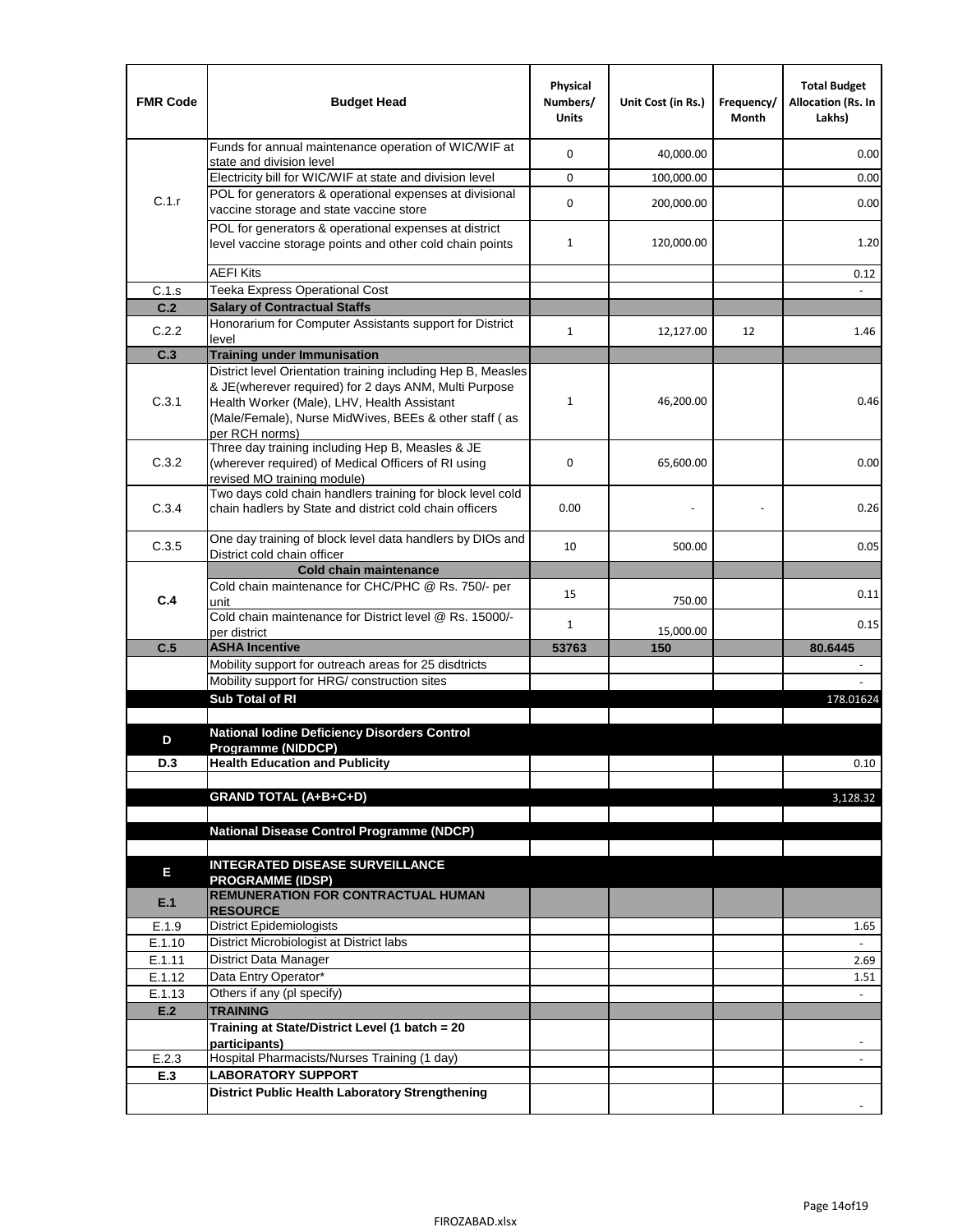| Expenses on account of consumables, operating<br>E.3.5<br>expenses, office expenses, transport of samples,<br>miscellaneous etc.<br><b>OPERATIONAL COSTS</b><br>E.4<br>MOBILITY: Travel Cost, POL, mobility cost at SSU & DSU<br>E.4.1<br>on need basis<br>0.40<br>Office expenses on telephone, fax, Broadband Expenses,<br>Weekly Alert Bulletin/Annual Disease Surveillance report,<br>E.4.2<br>minor repairs and AMC of IT/office equipment supplied<br>under IDSP, Meetings and other miscellenious<br>1.10<br>expenditures etc.<br>Sub Total of IDSP<br>7.35<br><b>NVBDCP</b><br>F<br>F.1.1<br><b>Malaria</b><br>F.1.1.a<br><b>Contractual Payments</b><br><b>MPW</b> contractual<br>F.1.1.a.i<br>District VBD Consultant 18 nos. (Non-Project States) @ Rs<br>F.1.1.a.iv<br>22895 pm.for 6 months (Rs 1.37 lakhs per consulatant per<br>year)<br>$\overline{\phantom{a}}$<br>VBD Consultant 1 no. (preferably entomologist) @ Rs 22500<br>F.1.1.a.vii<br>p.m. for 6 months<br><b>ASHA Incentive</b><br>0.10<br>F.1.1.b<br>F.1.1.c<br><b>Operational Cost</b><br>Operational cost for IRS<br>F.1.1.c.ii<br>0.10<br><b>IEC/BCC</b><br>F.1.1.e<br>1.95<br>F.1.1.f<br>PPP / NGO and Intersectoral Convergence<br>$\sim$<br><b>Training / Capacity Building</b><br>F.1.1.g<br>1.10<br><b>Zonal Entomological units</b><br>10.05<br>F.1.1.h<br><b>Sub total of Malaria</b><br>13.30<br>F.1.2<br>Dengue & Chikungunya<br>Strengthening surveillance (As per GOI approval)<br>F.1.2.a<br>F.1.2.a(i)<br>Apex Referral Labs recurrent<br>Sentinel surveillance Hospital recurrent<br>F.1.2.a(ii)<br>$\sim$<br>Vector Control, environmental management & fogging<br>F.1.2.f<br>machine<br>Dengue & Chikungunya<br>F.1.4<br><b>Lymphatic Filariasis</b><br>State Task Force, State Technical Advisory Committee meeting,<br>printing of forms/registers, mobility support, district<br>coordination meeting, sensitization of media etc., morbidity<br>F.1.4.a<br>management, monitoring & supervision and mobility support<br>for Rapid Response Team and contingency support<br>(16)<br>districts only)<br>Microfilaria Survey (16 districts only)<br>F.1.4.b<br>Monitoring & Evaluation (Post MDA assessment by medical<br>F.1.4.c<br>colleges (Govt. & private)/ICMR institutions ) (16 districts only)<br>Training/sensitization of district level officers on ELF and drug<br>F.1.4.d<br>distributors including peripheral health workers(16 districts<br>only)<br>Specific IEC/BCC at state, district, PHC, Sub-centre and village<br>level including VHSC/GKs for community mobilization efforts to<br>F.1.4.e<br>realize the desired drug compliance of 85% during MDA (16<br>districts only)<br>Honorarium for Drug Distribution including ASHAs and<br>F.1.4.f | <b>FMR Code</b> | <b>Budget Head</b>                                 | Physical<br>Numbers/<br><b>Units</b> | Unit Cost (in Rs.) | Frequency/<br><b>Month</b> | <b>Total Budget</b><br>Allocation (Rs. In<br>Lakhs) |
|-----------------------------------------------------------------------------------------------------------------------------------------------------------------------------------------------------------------------------------------------------------------------------------------------------------------------------------------------------------------------------------------------------------------------------------------------------------------------------------------------------------------------------------------------------------------------------------------------------------------------------------------------------------------------------------------------------------------------------------------------------------------------------------------------------------------------------------------------------------------------------------------------------------------------------------------------------------------------------------------------------------------------------------------------------------------------------------------------------------------------------------------------------------------------------------------------------------------------------------------------------------------------------------------------------------------------------------------------------------------------------------------------------------------------------------------------------------------------------------------------------------------------------------------------------------------------------------------------------------------------------------------------------------------------------------------------------------------------------------------------------------------------------------------------------------------------------------------------------------------------------------------------------------------------------------------------------------------------------------------------------------------------------------------------------------------------------------------------------------------------------------------------------------------------------------------------------------------------------------------------------------------------------------------------------------------------------------------------------------------------------------------------------------------------------------------------------------------------------------------------------------------------------------------------------------------------------------------------------------------------------------------------------------------------------------------------------------------------------------------------------------------------|-----------------|----------------------------------------------------|--------------------------------------|--------------------|----------------------------|-----------------------------------------------------|
|                                                                                                                                                                                                                                                                                                                                                                                                                                                                                                                                                                                                                                                                                                                                                                                                                                                                                                                                                                                                                                                                                                                                                                                                                                                                                                                                                                                                                                                                                                                                                                                                                                                                                                                                                                                                                                                                                                                                                                                                                                                                                                                                                                                                                                                                                                                                                                                                                                                                                                                                                                                                                                                                                                                                                                       |                 |                                                    |                                      |                    |                            |                                                     |
|                                                                                                                                                                                                                                                                                                                                                                                                                                                                                                                                                                                                                                                                                                                                                                                                                                                                                                                                                                                                                                                                                                                                                                                                                                                                                                                                                                                                                                                                                                                                                                                                                                                                                                                                                                                                                                                                                                                                                                                                                                                                                                                                                                                                                                                                                                                                                                                                                                                                                                                                                                                                                                                                                                                                                                       |                 |                                                    |                                      |                    |                            |                                                     |
|                                                                                                                                                                                                                                                                                                                                                                                                                                                                                                                                                                                                                                                                                                                                                                                                                                                                                                                                                                                                                                                                                                                                                                                                                                                                                                                                                                                                                                                                                                                                                                                                                                                                                                                                                                                                                                                                                                                                                                                                                                                                                                                                                                                                                                                                                                                                                                                                                                                                                                                                                                                                                                                                                                                                                                       |                 |                                                    |                                      |                    |                            |                                                     |
|                                                                                                                                                                                                                                                                                                                                                                                                                                                                                                                                                                                                                                                                                                                                                                                                                                                                                                                                                                                                                                                                                                                                                                                                                                                                                                                                                                                                                                                                                                                                                                                                                                                                                                                                                                                                                                                                                                                                                                                                                                                                                                                                                                                                                                                                                                                                                                                                                                                                                                                                                                                                                                                                                                                                                                       |                 |                                                    |                                      |                    |                            |                                                     |
|                                                                                                                                                                                                                                                                                                                                                                                                                                                                                                                                                                                                                                                                                                                                                                                                                                                                                                                                                                                                                                                                                                                                                                                                                                                                                                                                                                                                                                                                                                                                                                                                                                                                                                                                                                                                                                                                                                                                                                                                                                                                                                                                                                                                                                                                                                                                                                                                                                                                                                                                                                                                                                                                                                                                                                       |                 |                                                    |                                      |                    |                            |                                                     |
|                                                                                                                                                                                                                                                                                                                                                                                                                                                                                                                                                                                                                                                                                                                                                                                                                                                                                                                                                                                                                                                                                                                                                                                                                                                                                                                                                                                                                                                                                                                                                                                                                                                                                                                                                                                                                                                                                                                                                                                                                                                                                                                                                                                                                                                                                                                                                                                                                                                                                                                                                                                                                                                                                                                                                                       |                 |                                                    |                                      |                    |                            |                                                     |
|                                                                                                                                                                                                                                                                                                                                                                                                                                                                                                                                                                                                                                                                                                                                                                                                                                                                                                                                                                                                                                                                                                                                                                                                                                                                                                                                                                                                                                                                                                                                                                                                                                                                                                                                                                                                                                                                                                                                                                                                                                                                                                                                                                                                                                                                                                                                                                                                                                                                                                                                                                                                                                                                                                                                                                       |                 |                                                    |                                      |                    |                            |                                                     |
|                                                                                                                                                                                                                                                                                                                                                                                                                                                                                                                                                                                                                                                                                                                                                                                                                                                                                                                                                                                                                                                                                                                                                                                                                                                                                                                                                                                                                                                                                                                                                                                                                                                                                                                                                                                                                                                                                                                                                                                                                                                                                                                                                                                                                                                                                                                                                                                                                                                                                                                                                                                                                                                                                                                                                                       |                 |                                                    |                                      |                    |                            |                                                     |
|                                                                                                                                                                                                                                                                                                                                                                                                                                                                                                                                                                                                                                                                                                                                                                                                                                                                                                                                                                                                                                                                                                                                                                                                                                                                                                                                                                                                                                                                                                                                                                                                                                                                                                                                                                                                                                                                                                                                                                                                                                                                                                                                                                                                                                                                                                                                                                                                                                                                                                                                                                                                                                                                                                                                                                       |                 |                                                    |                                      |                    |                            |                                                     |
|                                                                                                                                                                                                                                                                                                                                                                                                                                                                                                                                                                                                                                                                                                                                                                                                                                                                                                                                                                                                                                                                                                                                                                                                                                                                                                                                                                                                                                                                                                                                                                                                                                                                                                                                                                                                                                                                                                                                                                                                                                                                                                                                                                                                                                                                                                                                                                                                                                                                                                                                                                                                                                                                                                                                                                       |                 |                                                    |                                      |                    |                            |                                                     |
|                                                                                                                                                                                                                                                                                                                                                                                                                                                                                                                                                                                                                                                                                                                                                                                                                                                                                                                                                                                                                                                                                                                                                                                                                                                                                                                                                                                                                                                                                                                                                                                                                                                                                                                                                                                                                                                                                                                                                                                                                                                                                                                                                                                                                                                                                                                                                                                                                                                                                                                                                                                                                                                                                                                                                                       |                 |                                                    |                                      |                    |                            |                                                     |
|                                                                                                                                                                                                                                                                                                                                                                                                                                                                                                                                                                                                                                                                                                                                                                                                                                                                                                                                                                                                                                                                                                                                                                                                                                                                                                                                                                                                                                                                                                                                                                                                                                                                                                                                                                                                                                                                                                                                                                                                                                                                                                                                                                                                                                                                                                                                                                                                                                                                                                                                                                                                                                                                                                                                                                       |                 |                                                    |                                      |                    |                            |                                                     |
|                                                                                                                                                                                                                                                                                                                                                                                                                                                                                                                                                                                                                                                                                                                                                                                                                                                                                                                                                                                                                                                                                                                                                                                                                                                                                                                                                                                                                                                                                                                                                                                                                                                                                                                                                                                                                                                                                                                                                                                                                                                                                                                                                                                                                                                                                                                                                                                                                                                                                                                                                                                                                                                                                                                                                                       |                 |                                                    |                                      |                    |                            |                                                     |
|                                                                                                                                                                                                                                                                                                                                                                                                                                                                                                                                                                                                                                                                                                                                                                                                                                                                                                                                                                                                                                                                                                                                                                                                                                                                                                                                                                                                                                                                                                                                                                                                                                                                                                                                                                                                                                                                                                                                                                                                                                                                                                                                                                                                                                                                                                                                                                                                                                                                                                                                                                                                                                                                                                                                                                       |                 |                                                    |                                      |                    |                            |                                                     |
|                                                                                                                                                                                                                                                                                                                                                                                                                                                                                                                                                                                                                                                                                                                                                                                                                                                                                                                                                                                                                                                                                                                                                                                                                                                                                                                                                                                                                                                                                                                                                                                                                                                                                                                                                                                                                                                                                                                                                                                                                                                                                                                                                                                                                                                                                                                                                                                                                                                                                                                                                                                                                                                                                                                                                                       |                 |                                                    |                                      |                    |                            |                                                     |
|                                                                                                                                                                                                                                                                                                                                                                                                                                                                                                                                                                                                                                                                                                                                                                                                                                                                                                                                                                                                                                                                                                                                                                                                                                                                                                                                                                                                                                                                                                                                                                                                                                                                                                                                                                                                                                                                                                                                                                                                                                                                                                                                                                                                                                                                                                                                                                                                                                                                                                                                                                                                                                                                                                                                                                       |                 |                                                    |                                      |                    |                            |                                                     |
|                                                                                                                                                                                                                                                                                                                                                                                                                                                                                                                                                                                                                                                                                                                                                                                                                                                                                                                                                                                                                                                                                                                                                                                                                                                                                                                                                                                                                                                                                                                                                                                                                                                                                                                                                                                                                                                                                                                                                                                                                                                                                                                                                                                                                                                                                                                                                                                                                                                                                                                                                                                                                                                                                                                                                                       |                 |                                                    |                                      |                    |                            |                                                     |
|                                                                                                                                                                                                                                                                                                                                                                                                                                                                                                                                                                                                                                                                                                                                                                                                                                                                                                                                                                                                                                                                                                                                                                                                                                                                                                                                                                                                                                                                                                                                                                                                                                                                                                                                                                                                                                                                                                                                                                                                                                                                                                                                                                                                                                                                                                                                                                                                                                                                                                                                                                                                                                                                                                                                                                       |                 |                                                    |                                      |                    |                            |                                                     |
|                                                                                                                                                                                                                                                                                                                                                                                                                                                                                                                                                                                                                                                                                                                                                                                                                                                                                                                                                                                                                                                                                                                                                                                                                                                                                                                                                                                                                                                                                                                                                                                                                                                                                                                                                                                                                                                                                                                                                                                                                                                                                                                                                                                                                                                                                                                                                                                                                                                                                                                                                                                                                                                                                                                                                                       |                 |                                                    |                                      |                    |                            |                                                     |
|                                                                                                                                                                                                                                                                                                                                                                                                                                                                                                                                                                                                                                                                                                                                                                                                                                                                                                                                                                                                                                                                                                                                                                                                                                                                                                                                                                                                                                                                                                                                                                                                                                                                                                                                                                                                                                                                                                                                                                                                                                                                                                                                                                                                                                                                                                                                                                                                                                                                                                                                                                                                                                                                                                                                                                       |                 |                                                    |                                      |                    |                            |                                                     |
|                                                                                                                                                                                                                                                                                                                                                                                                                                                                                                                                                                                                                                                                                                                                                                                                                                                                                                                                                                                                                                                                                                                                                                                                                                                                                                                                                                                                                                                                                                                                                                                                                                                                                                                                                                                                                                                                                                                                                                                                                                                                                                                                                                                                                                                                                                                                                                                                                                                                                                                                                                                                                                                                                                                                                                       |                 |                                                    |                                      |                    |                            |                                                     |
|                                                                                                                                                                                                                                                                                                                                                                                                                                                                                                                                                                                                                                                                                                                                                                                                                                                                                                                                                                                                                                                                                                                                                                                                                                                                                                                                                                                                                                                                                                                                                                                                                                                                                                                                                                                                                                                                                                                                                                                                                                                                                                                                                                                                                                                                                                                                                                                                                                                                                                                                                                                                                                                                                                                                                                       |                 |                                                    |                                      |                    |                            |                                                     |
|                                                                                                                                                                                                                                                                                                                                                                                                                                                                                                                                                                                                                                                                                                                                                                                                                                                                                                                                                                                                                                                                                                                                                                                                                                                                                                                                                                                                                                                                                                                                                                                                                                                                                                                                                                                                                                                                                                                                                                                                                                                                                                                                                                                                                                                                                                                                                                                                                                                                                                                                                                                                                                                                                                                                                                       |                 |                                                    |                                      |                    |                            |                                                     |
|                                                                                                                                                                                                                                                                                                                                                                                                                                                                                                                                                                                                                                                                                                                                                                                                                                                                                                                                                                                                                                                                                                                                                                                                                                                                                                                                                                                                                                                                                                                                                                                                                                                                                                                                                                                                                                                                                                                                                                                                                                                                                                                                                                                                                                                                                                                                                                                                                                                                                                                                                                                                                                                                                                                                                                       |                 |                                                    |                                      |                    |                            |                                                     |
|                                                                                                                                                                                                                                                                                                                                                                                                                                                                                                                                                                                                                                                                                                                                                                                                                                                                                                                                                                                                                                                                                                                                                                                                                                                                                                                                                                                                                                                                                                                                                                                                                                                                                                                                                                                                                                                                                                                                                                                                                                                                                                                                                                                                                                                                                                                                                                                                                                                                                                                                                                                                                                                                                                                                                                       |                 |                                                    |                                      |                    |                            |                                                     |
|                                                                                                                                                                                                                                                                                                                                                                                                                                                                                                                                                                                                                                                                                                                                                                                                                                                                                                                                                                                                                                                                                                                                                                                                                                                                                                                                                                                                                                                                                                                                                                                                                                                                                                                                                                                                                                                                                                                                                                                                                                                                                                                                                                                                                                                                                                                                                                                                                                                                                                                                                                                                                                                                                                                                                                       |                 |                                                    |                                      |                    |                            |                                                     |
|                                                                                                                                                                                                                                                                                                                                                                                                                                                                                                                                                                                                                                                                                                                                                                                                                                                                                                                                                                                                                                                                                                                                                                                                                                                                                                                                                                                                                                                                                                                                                                                                                                                                                                                                                                                                                                                                                                                                                                                                                                                                                                                                                                                                                                                                                                                                                                                                                                                                                                                                                                                                                                                                                                                                                                       |                 |                                                    |                                      |                    |                            |                                                     |
|                                                                                                                                                                                                                                                                                                                                                                                                                                                                                                                                                                                                                                                                                                                                                                                                                                                                                                                                                                                                                                                                                                                                                                                                                                                                                                                                                                                                                                                                                                                                                                                                                                                                                                                                                                                                                                                                                                                                                                                                                                                                                                                                                                                                                                                                                                                                                                                                                                                                                                                                                                                                                                                                                                                                                                       |                 |                                                    |                                      |                    |                            |                                                     |
|                                                                                                                                                                                                                                                                                                                                                                                                                                                                                                                                                                                                                                                                                                                                                                                                                                                                                                                                                                                                                                                                                                                                                                                                                                                                                                                                                                                                                                                                                                                                                                                                                                                                                                                                                                                                                                                                                                                                                                                                                                                                                                                                                                                                                                                                                                                                                                                                                                                                                                                                                                                                                                                                                                                                                                       |                 |                                                    |                                      |                    |                            |                                                     |
|                                                                                                                                                                                                                                                                                                                                                                                                                                                                                                                                                                                                                                                                                                                                                                                                                                                                                                                                                                                                                                                                                                                                                                                                                                                                                                                                                                                                                                                                                                                                                                                                                                                                                                                                                                                                                                                                                                                                                                                                                                                                                                                                                                                                                                                                                                                                                                                                                                                                                                                                                                                                                                                                                                                                                                       |                 |                                                    |                                      |                    |                            |                                                     |
|                                                                                                                                                                                                                                                                                                                                                                                                                                                                                                                                                                                                                                                                                                                                                                                                                                                                                                                                                                                                                                                                                                                                                                                                                                                                                                                                                                                                                                                                                                                                                                                                                                                                                                                                                                                                                                                                                                                                                                                                                                                                                                                                                                                                                                                                                                                                                                                                                                                                                                                                                                                                                                                                                                                                                                       |                 |                                                    |                                      |                    |                            |                                                     |
|                                                                                                                                                                                                                                                                                                                                                                                                                                                                                                                                                                                                                                                                                                                                                                                                                                                                                                                                                                                                                                                                                                                                                                                                                                                                                                                                                                                                                                                                                                                                                                                                                                                                                                                                                                                                                                                                                                                                                                                                                                                                                                                                                                                                                                                                                                                                                                                                                                                                                                                                                                                                                                                                                                                                                                       |                 |                                                    |                                      |                    |                            |                                                     |
|                                                                                                                                                                                                                                                                                                                                                                                                                                                                                                                                                                                                                                                                                                                                                                                                                                                                                                                                                                                                                                                                                                                                                                                                                                                                                                                                                                                                                                                                                                                                                                                                                                                                                                                                                                                                                                                                                                                                                                                                                                                                                                                                                                                                                                                                                                                                                                                                                                                                                                                                                                                                                                                                                                                                                                       |                 |                                                    |                                      |                    |                            |                                                     |
|                                                                                                                                                                                                                                                                                                                                                                                                                                                                                                                                                                                                                                                                                                                                                                                                                                                                                                                                                                                                                                                                                                                                                                                                                                                                                                                                                                                                                                                                                                                                                                                                                                                                                                                                                                                                                                                                                                                                                                                                                                                                                                                                                                                                                                                                                                                                                                                                                                                                                                                                                                                                                                                                                                                                                                       |                 |                                                    |                                      |                    |                            |                                                     |
|                                                                                                                                                                                                                                                                                                                                                                                                                                                                                                                                                                                                                                                                                                                                                                                                                                                                                                                                                                                                                                                                                                                                                                                                                                                                                                                                                                                                                                                                                                                                                                                                                                                                                                                                                                                                                                                                                                                                                                                                                                                                                                                                                                                                                                                                                                                                                                                                                                                                                                                                                                                                                                                                                                                                                                       |                 |                                                    |                                      |                    |                            |                                                     |
|                                                                                                                                                                                                                                                                                                                                                                                                                                                                                                                                                                                                                                                                                                                                                                                                                                                                                                                                                                                                                                                                                                                                                                                                                                                                                                                                                                                                                                                                                                                                                                                                                                                                                                                                                                                                                                                                                                                                                                                                                                                                                                                                                                                                                                                                                                                                                                                                                                                                                                                                                                                                                                                                                                                                                                       |                 |                                                    |                                      |                    |                            |                                                     |
|                                                                                                                                                                                                                                                                                                                                                                                                                                                                                                                                                                                                                                                                                                                                                                                                                                                                                                                                                                                                                                                                                                                                                                                                                                                                                                                                                                                                                                                                                                                                                                                                                                                                                                                                                                                                                                                                                                                                                                                                                                                                                                                                                                                                                                                                                                                                                                                                                                                                                                                                                                                                                                                                                                                                                                       |                 |                                                    |                                      |                    |                            |                                                     |
|                                                                                                                                                                                                                                                                                                                                                                                                                                                                                                                                                                                                                                                                                                                                                                                                                                                                                                                                                                                                                                                                                                                                                                                                                                                                                                                                                                                                                                                                                                                                                                                                                                                                                                                                                                                                                                                                                                                                                                                                                                                                                                                                                                                                                                                                                                                                                                                                                                                                                                                                                                                                                                                                                                                                                                       |                 |                                                    |                                      |                    |                            |                                                     |
|                                                                                                                                                                                                                                                                                                                                                                                                                                                                                                                                                                                                                                                                                                                                                                                                                                                                                                                                                                                                                                                                                                                                                                                                                                                                                                                                                                                                                                                                                                                                                                                                                                                                                                                                                                                                                                                                                                                                                                                                                                                                                                                                                                                                                                                                                                                                                                                                                                                                                                                                                                                                                                                                                                                                                                       |                 |                                                    |                                      |                    |                            |                                                     |
|                                                                                                                                                                                                                                                                                                                                                                                                                                                                                                                                                                                                                                                                                                                                                                                                                                                                                                                                                                                                                                                                                                                                                                                                                                                                                                                                                                                                                                                                                                                                                                                                                                                                                                                                                                                                                                                                                                                                                                                                                                                                                                                                                                                                                                                                                                                                                                                                                                                                                                                                                                                                                                                                                                                                                                       |                 |                                                    |                                      |                    |                            |                                                     |
|                                                                                                                                                                                                                                                                                                                                                                                                                                                                                                                                                                                                                                                                                                                                                                                                                                                                                                                                                                                                                                                                                                                                                                                                                                                                                                                                                                                                                                                                                                                                                                                                                                                                                                                                                                                                                                                                                                                                                                                                                                                                                                                                                                                                                                                                                                                                                                                                                                                                                                                                                                                                                                                                                                                                                                       |                 |                                                    |                                      |                    |                            |                                                     |
|                                                                                                                                                                                                                                                                                                                                                                                                                                                                                                                                                                                                                                                                                                                                                                                                                                                                                                                                                                                                                                                                                                                                                                                                                                                                                                                                                                                                                                                                                                                                                                                                                                                                                                                                                                                                                                                                                                                                                                                                                                                                                                                                                                                                                                                                                                                                                                                                                                                                                                                                                                                                                                                                                                                                                                       |                 |                                                    |                                      |                    |                            |                                                     |
|                                                                                                                                                                                                                                                                                                                                                                                                                                                                                                                                                                                                                                                                                                                                                                                                                                                                                                                                                                                                                                                                                                                                                                                                                                                                                                                                                                                                                                                                                                                                                                                                                                                                                                                                                                                                                                                                                                                                                                                                                                                                                                                                                                                                                                                                                                                                                                                                                                                                                                                                                                                                                                                                                                                                                                       |                 |                                                    |                                      |                    |                            |                                                     |
|                                                                                                                                                                                                                                                                                                                                                                                                                                                                                                                                                                                                                                                                                                                                                                                                                                                                                                                                                                                                                                                                                                                                                                                                                                                                                                                                                                                                                                                                                                                                                                                                                                                                                                                                                                                                                                                                                                                                                                                                                                                                                                                                                                                                                                                                                                                                                                                                                                                                                                                                                                                                                                                                                                                                                                       |                 |                                                    |                                      |                    |                            |                                                     |
|                                                                                                                                                                                                                                                                                                                                                                                                                                                                                                                                                                                                                                                                                                                                                                                                                                                                                                                                                                                                                                                                                                                                                                                                                                                                                                                                                                                                                                                                                                                                                                                                                                                                                                                                                                                                                                                                                                                                                                                                                                                                                                                                                                                                                                                                                                                                                                                                                                                                                                                                                                                                                                                                                                                                                                       |                 |                                                    |                                      |                    |                            |                                                     |
|                                                                                                                                                                                                                                                                                                                                                                                                                                                                                                                                                                                                                                                                                                                                                                                                                                                                                                                                                                                                                                                                                                                                                                                                                                                                                                                                                                                                                                                                                                                                                                                                                                                                                                                                                                                                                                                                                                                                                                                                                                                                                                                                                                                                                                                                                                                                                                                                                                                                                                                                                                                                                                                                                                                                                                       |                 |                                                    |                                      |                    |                            |                                                     |
|                                                                                                                                                                                                                                                                                                                                                                                                                                                                                                                                                                                                                                                                                                                                                                                                                                                                                                                                                                                                                                                                                                                                                                                                                                                                                                                                                                                                                                                                                                                                                                                                                                                                                                                                                                                                                                                                                                                                                                                                                                                                                                                                                                                                                                                                                                                                                                                                                                                                                                                                                                                                                                                                                                                                                                       |                 | supervisors involved in MDA<br>(16 districts only) |                                      |                    |                            |                                                     |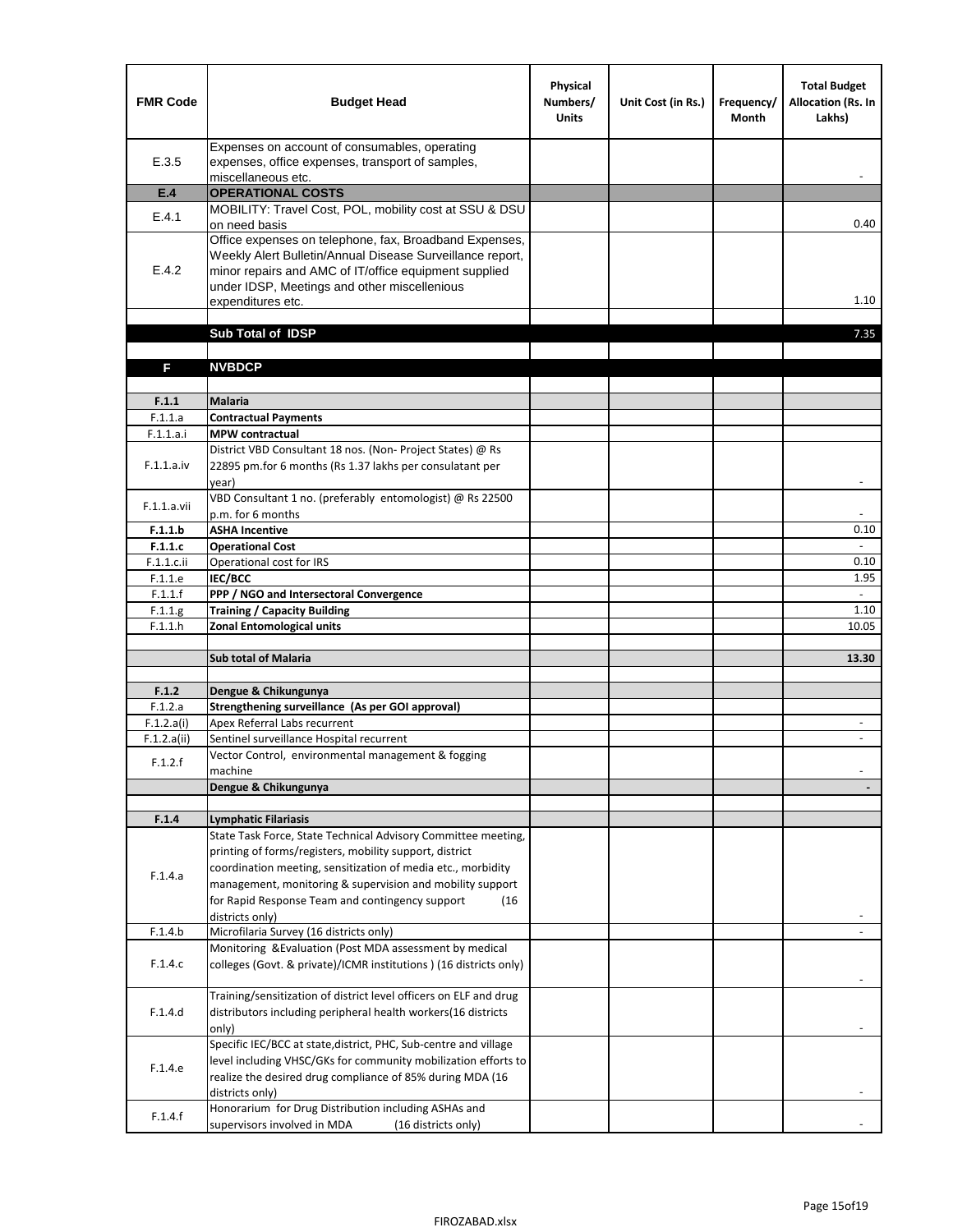| <b>FMR Code</b> | <b>Budget Head</b>                                                                                                                         | Physical<br>Numbers/<br><b>Units</b> | Unit Cost (in Rs.) | Frequency/<br>Month | <b>Total Budget</b><br>Allocation (Rs. In<br>Lakhs) |
|-----------------|--------------------------------------------------------------------------------------------------------------------------------------------|--------------------------------------|--------------------|---------------------|-----------------------------------------------------|
| F.1.4.g.        | Verification and validation for stoppage of MDA in LF endemic<br>districts (17 Districts)                                                  |                                      |                    |                     |                                                     |
| F.1.4.g.i       | a) Additional MF Survey                                                                                                                    |                                      |                    |                     | 0.74                                                |
| F.1.4.g.ii      | b) ICT Survey                                                                                                                              |                                      |                    |                     | 3.20                                                |
| $F.1.4.g.$ iii  | c) ICT Cost                                                                                                                                |                                      |                    |                     |                                                     |
| F.1.4.h         | Verification of LF endemicity in non-endemic districts (24<br>Districts)                                                                   |                                      |                    |                     |                                                     |
| F.1.4.h.i       | a) Lymphoedema & Hydrocele Survey                                                                                                          |                                      |                    |                     |                                                     |
|                 | <b>Lymphatic Filariasis</b>                                                                                                                |                                      |                    |                     | 3.94                                                |
|                 |                                                                                                                                            |                                      |                    |                     |                                                     |
| F.1.5           | Kala-azar                                                                                                                                  |                                      |                    |                     |                                                     |
| F.1.5           | Case search/ Camp Approach                                                                                                                 |                                      |                    |                     | $\overline{\phantom{a}}$                            |
| F.1.5.a         | Spray Pumps & accessories                                                                                                                  |                                      |                    |                     | $\overline{\phantom{a}}$                            |
| F.1.5.b         | Operational cost for spray including spray wages                                                                                           |                                      |                    |                     |                                                     |
| F.1.5.c         | Mobility/POL/supervision                                                                                                                   |                                      |                    |                     | $\blacksquare$                                      |
| F.1.5.d         | Monitoring & Evaluation                                                                                                                    |                                      |                    |                     |                                                     |
| F.1.5.e         | Training for spraying                                                                                                                      |                                      |                    |                     | $\overline{\phantom{a}}$                            |
| F.1.5.f         | IEC/BCC/Advocacy                                                                                                                           |                                      |                    |                     |                                                     |
| F.1.5.g         | Incentive to ASHA                                                                                                                          |                                      |                    |                     | $\overline{\phantom{a}}$                            |
| F.1.5.h         | Loss of Wages                                                                                                                              |                                      |                    |                     | $\overline{\phantom{a}}$                            |
| F.1.5.i         | Free Diet                                                                                                                                  |                                      |                    |                     |                                                     |
|                 |                                                                                                                                            |                                      |                    |                     |                                                     |
|                 | Kala-azar                                                                                                                                  |                                      |                    |                     |                                                     |
| F.6             | Cash grant for decentralized commodities                                                                                                   |                                      |                    |                     | 6.00                                                |
|                 |                                                                                                                                            |                                      |                    |                     |                                                     |
|                 | <b>Sub Total of NVB DCP</b>                                                                                                                |                                      |                    |                     | 23.24                                               |
| G               | <b>NLEP</b>                                                                                                                                |                                      |                    |                     |                                                     |
| G 1.            | Improved early case detection                                                                                                              |                                      |                    |                     |                                                     |
| G 1.1           | Incentive to ASHA                                                                                                                          |                                      |                    |                     |                                                     |
|                 | Incentive for Case detection by ASHA/AWW/Volunteers                                                                                        | 120                                  |                    |                     |                                                     |
|                 | etc.diagnosis @ Rs. 250 per case                                                                                                           |                                      | 250.00             |                     | 0.30                                                |
|                 | Incentive for timely cure of MB cases @ Rs. 600 per case                                                                                   | 10                                   | 600.00             |                     | 0.06                                                |
|                 | Incentive for timely cure of PB cases @ Rs. 400 per case                                                                                   | 14                                   | 400.00             |                     | 0.06                                                |
| G1.1 a          | Sensitization of ASHA                                                                                                                      | 400                                  | 100.00             |                     | 0.40                                                |
| G <sub>2</sub>  | Improved case management                                                                                                                   |                                      |                    |                     |                                                     |
|                 | DPMR Services, (MCR footwear, Aids and appliances,<br>Welfare allowance to BPL patients for RCS, Support<br>to govt. institutions for RCS) |                                      |                    |                     |                                                     |
|                 | Cost of MCR / Protective footwear@ Rs.300/-                                                                                                | 60                                   | 300.00             |                     | 0.18                                                |
| G 2.1           | Amount for Aids/ appliances/ self care kits/ patient welfare<br>items etc.                                                                 |                                      |                    |                     | 0.17                                                |
|                 | Patients for RCS to be paid welfare allowance @ Rs. 8000/-                                                                                 | 0                                    | 8,000.00           |                     |                                                     |
|                 | No. of RCS to be paid for as Support to govt. institutions for<br>RCS @5000/-                                                              | 0                                    | 5,000.00           |                     |                                                     |
| G 2.2           | Urban L:eprosy Control, (Mega city - 0, Medium city (1) -<br>3 , Med. City (2)-1 Township -19)                                             |                                      |                    |                     | 2.40                                                |
| G 2.3           | <b>Material &amp; Supplies</b>                                                                                                             |                                      |                    |                     | $\overline{\phantom{a}}$                            |
|                 | Supportive drugs                                                                                                                           |                                      |                    |                     | 0.75                                                |
| G 2.3.i         | Lab. reagents & equipments                                                                                                                 |                                      |                    |                     | 0.05                                                |
|                 | Printing works                                                                                                                             |                                      |                    |                     | 0.20                                                |
| G <sub>3</sub>  | <b>Stigma Reduced</b>                                                                                                                      |                                      |                    |                     |                                                     |
|                 | Mass media, Outdoor media, Rural media, Advocacy                                                                                           |                                      |                    |                     |                                                     |
| G 3.1           | media<br>Monitoring, Supervision and Evaluation System                                                                                     |                                      |                    |                     | 0.98                                                |
| G 5.            | improved                                                                                                                                   |                                      |                    |                     |                                                     |
| G 5.1           | <b>Travel Cost and Review Meeting</b>                                                                                                      |                                      |                    |                     |                                                     |
| G 5.1.ii        | travel expenses - Contractual Staff at District level                                                                                      |                                      |                    |                     | 0.04                                                |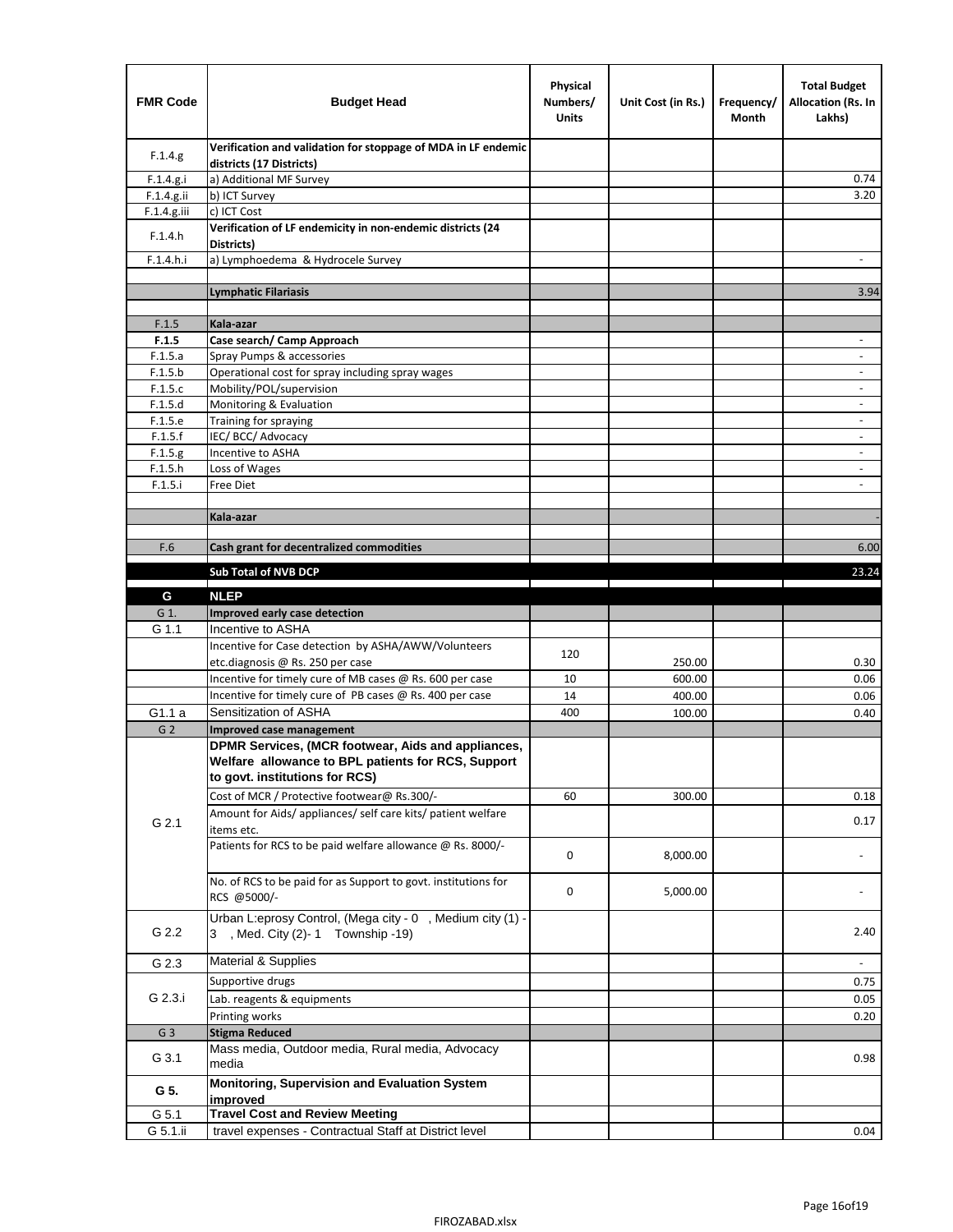| <b>FMR Code</b> | <b>Budget Head</b>                                                                                              | Physical<br>Numbers/<br><b>Units</b> | Unit Cost (in Rs.) | Frequency/<br>Month | <b>Total Budget</b><br>Allocation (Rs. In<br>Lakhs) |
|-----------------|-----------------------------------------------------------------------------------------------------------------|--------------------------------------|--------------------|---------------------|-----------------------------------------------------|
| G 5.2           | <b>Office Operation &amp; Maintenance</b>                                                                       |                                      |                    |                     |                                                     |
| G 5.2.i         | Office operation - State Cell                                                                                   |                                      |                    |                     |                                                     |
| G 5.2.ii        | Office operation - District Cell                                                                                |                                      |                    |                     | 0.35                                                |
| G 5.2 .iii      | Office equipment maint. State                                                                                   |                                      |                    |                     |                                                     |
| G 5.4           | <b>Vehicle Hiring and POL</b>                                                                                   |                                      |                    |                     |                                                     |
| G 5.4.ii        | <b>District Cell</b>                                                                                            |                                      |                    |                     | 0.30                                                |
| G 6.2           | <b>Contractual Staff at Disrrict &amp; block level</b>                                                          |                                      |                    |                     |                                                     |
|                 | <b>District Leprosy Consultant</b>                                                                              | 0                                    | 33,000.00          | 12                  |                                                     |
| G 6.2.ii        | Physio Therapist                                                                                                | 0                                    | 27,500.00          | 12                  | $\overline{\phantom{a}}$                            |
|                 | Contractual Staff Para Medical Worker, (PMW @ 17600pm)                                                          | $\mathbf{1}$                         | 17,600.00          | 12                  | 2.11                                                |
| G 7.            | <b>Others</b>                                                                                                   |                                      |                    |                     |                                                     |
| G 7.1           | Travel expenses for regular staff for specific programme /<br>training need, awards etc                         |                                      |                    |                     | 0.16                                                |
|                 | HR increment calculated $\omega$ 5% for above approvals                                                         |                                      |                    |                     | 0.11                                                |
|                 | Sub Total NLEP                                                                                                  |                                      |                    |                     | 8.61                                                |
|                 |                                                                                                                 |                                      |                    |                     |                                                     |
| Н               | <b>RNTCP</b>                                                                                                    |                                      |                    |                     |                                                     |
| H.1             | Civil Works                                                                                                     |                                      |                    |                     | 2.75                                                |
| H.2             | Laboratory Materials                                                                                            |                                      |                    |                     | 8.31                                                |
| H.3             | Honorarium/Counselling Charges                                                                                  |                                      |                    |                     | 26.46                                               |
| H.4             | <b>ACSM</b>                                                                                                     |                                      |                    |                     | 4.42                                                |
| H.5             | <b>Equipment Maintenance</b>                                                                                    |                                      |                    |                     | 0.53                                                |
| H.6             | Training                                                                                                        |                                      |                    |                     | 4.79                                                |
| H.7             | Vehicle Operation(POL & Manitainance)                                                                           |                                      |                    |                     | 7.75                                                |
| H.8             | Vehicle hiring                                                                                                  |                                      |                    |                     | 9.64                                                |
| H.9             | Public Private Mix(PP/NGO Support)                                                                              |                                      |                    |                     | 23.84                                               |
| H.10            | <b>Medical Colleges</b>                                                                                         |                                      |                    |                     | 4.75                                                |
| H.11            | Office Operation (Miscellaneous)                                                                                |                                      |                    |                     | 2.48                                                |
|                 | <b>Contractual Services</b>                                                                                     |                                      |                    |                     | 85.48                                               |
| H.12            | Printing                                                                                                        |                                      |                    |                     |                                                     |
| H.13            | Procurement of Drugs                                                                                            |                                      |                    |                     | 2.12                                                |
| H.15            |                                                                                                                 |                                      |                    |                     | 1.25                                                |
| H.16            | Procurement of Vehicles                                                                                         |                                      |                    |                     | 0.65                                                |
| H.17            | Procurement of Equipments                                                                                       |                                      |                    |                     | 0.75                                                |
| H.18            | Patient Support & Transportation Charges                                                                        |                                      |                    |                     | 6.71                                                |
| H.19            | Supervision and Monitoring                                                                                      |                                      |                    |                     | 6.38                                                |
|                 | <b>Grand Total</b>                                                                                              |                                      |                    |                     | 199.04                                              |
|                 |                                                                                                                 |                                      |                    |                     |                                                     |
|                 | <b>Total of NDCP</b>                                                                                            |                                      |                    |                     | 238.24                                              |
|                 | Non Communicable Disease Control Programme (NCD)                                                                |                                      |                    |                     |                                                     |
| Т               | National Programme for Control of Blindness (NPCB)                                                              |                                      |                    |                     | ÷.                                                  |
| 1.1             | <b>Recurring Grant-in aid</b>                                                                                   |                                      |                    |                     |                                                     |
| 1.1.1           | Reimbursement for cataract operation for NGO and<br>Private Practitioners as per NGO norms @Rs.1000/-           |                                      |                    |                     | 12.43                                               |
| 1.1.1A          | Assistance for consumables/drugs/medicines to the<br>Govt./District Hospital for Cat sx etc.@ Rs.450/- per case |                                      |                    |                     | 4.52                                                |
|                 |                                                                                                                 |                                      |                    |                     |                                                     |
| 1.1.2           | <b>Other Eye Diseases</b>                                                                                       |                                      |                    |                     |                                                     |
| 1.1.3           | Screening and free spectacles to school children @<br>Rs.275/- per case                                         |                                      |                    |                     | 4.64                                                |
|                 | Screening and free spectacles for near work to Old                                                              |                                      |                    |                     |                                                     |
| 1.1.4           | Person (New component) @Rs.100/- per case                                                                       |                                      |                    |                     | 1.25                                                |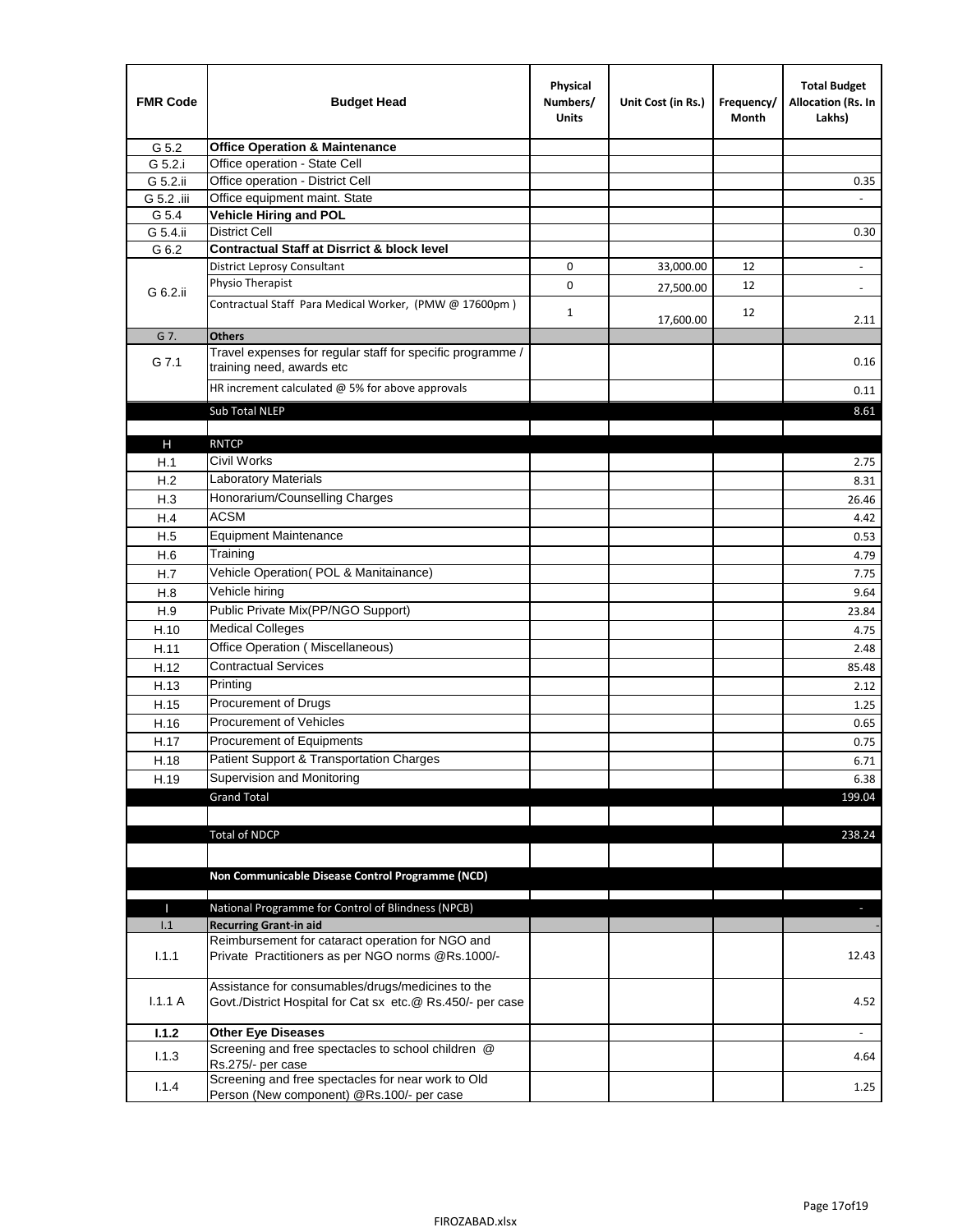| <b>FMR Code</b>   | <b>Budget Head</b>                                                                                                                                      | Physical<br>Numbers/<br><b>Units</b> | Unit Cost (in Rs.) | Frequency/<br>Month | <b>Total Budget</b><br>Allocation (Rs. In<br>Lakhs) |
|-------------------|---------------------------------------------------------------------------------------------------------------------------------------------------------|--------------------------------------|--------------------|---------------------|-----------------------------------------------------|
| 1.1.5             | Recurring GIA to Eye Bank @ Rs.2000/- per pair(Eye<br>Bank will reimburse to Eye Donation Centre for eye<br>collected by them @ Rs.1000/- per pair)     |                                      |                    |                     |                                                     |
| 1.2               | Non Recurring Grant -in-Aid                                                                                                                             |                                      |                    |                     |                                                     |
| 1.2.2.            | Grant-in-aid for Sub Divisional Hospitals @ Rs.20 lakh                                                                                                  |                                      |                    |                     |                                                     |
| 1.2.3             | For Vision Centre (PHC) (Govt. + NGO) @ Rs.1 lakh                                                                                                       |                                      |                    |                     |                                                     |
| 1.2.4             | For Eye Bank Rs.25 lakh                                                                                                                                 |                                      |                    |                     | $\overline{\phantom{a}}$                            |
| 1.3               | <b>Contractual Man Power</b>                                                                                                                            |                                      |                    |                     |                                                     |
| 1.3.1             | Ophthalmic Surgeon@ Rs.60,000/- p.m.*                                                                                                                   |                                      |                    |                     | 7.92                                                |
| 1.3.2             | Ophthalmic Assistant @ Rs.12,000/- p.m.*                                                                                                                |                                      |                    |                     | 1.51                                                |
| 1.3.3             | Eye Donation Counsellors @ Rs.15000/- p.m.*                                                                                                             |                                      |                    |                     | $\sim$                                              |
| 1.3.4             | Data Entry Operator @Rs.8,000/- p.m. for district level                                                                                                 |                                      |                    |                     | 0.26                                                |
| 1.4               | Other activities (if any, pls. specify)                                                                                                                 |                                      |                    |                     |                                                     |
|                   | Other district level activities                                                                                                                         |                                      |                    |                     | 0.25                                                |
|                   |                                                                                                                                                         |                                      |                    |                     |                                                     |
|                   | Sub Total of National Programme for Control of Blindness                                                                                                |                                      |                    |                     | 32.78                                               |
|                   | (NPCB)                                                                                                                                                  |                                      |                    |                     |                                                     |
|                   |                                                                                                                                                         |                                      |                    |                     |                                                     |
| J                 | Natoinal Mental Health Programme (NMHP)<br>Honorarium of Existing Human Resource                                                                        |                                      |                    |                     |                                                     |
|                   |                                                                                                                                                         |                                      |                    |                     |                                                     |
|                   | National Programme for the Healthcare of the Elderly (NPHCE)                                                                                            |                                      |                    |                     |                                                     |
| K                 |                                                                                                                                                         |                                      |                    |                     |                                                     |
| K.1               | <b>Recurring Grant-in-Aid</b>                                                                                                                           |                                      |                    |                     |                                                     |
| K.1.1             | <b>District Hospital</b>                                                                                                                                |                                      |                    |                     |                                                     |
| K.1.1.1           | Machinery & Equipment @ Rs.1.50 lakh per unit                                                                                                           |                                      |                    |                     | 1.50                                                |
| K.1.1.2           | Drugs & Consumable @ Rs. 5 Lacs to existing district &                                                                                                  |                                      |                    |                     | 5.00                                                |
|                   | Rs. 3 Lacs to New Districts<br>Training of doctors and staff from CHCs and PHCs @                                                                       |                                      |                    |                     |                                                     |
| K.1.1.3           | Rs.0.40 lakh per unit                                                                                                                                   |                                      |                    |                     | 0.40                                                |
| K.1.1.4           | Public Awareness & IEC @ Rs.1 lakh per unit                                                                                                             |                                      |                    |                     | 1.00                                                |
| K.1.1.6           | Consultant Medicine (2) @ Rs. 80000 P.M. for 12 months<br>against filled post & 3 month against Vacant Post                                             |                                      |                    |                     | 4.80                                                |
| K.1.1.7           | Nurse (6) @ Rs. 20,000 P.M. for 12 months against filled<br>post & 3 month against Vacant Post                                                          |                                      |                    |                     | 14.40                                               |
| K.1.1.8           | Physiotherapist 1 @ Rs.20,000 p.m.                                                                                                                      |                                      |                    |                     | 2.40                                                |
|                   | Hospital Attendants 2@ Rs.7500 p.m.                                                                                                                     |                                      |                    |                     |                                                     |
| K.1.1.9           |                                                                                                                                                         |                                      |                    |                     | 1.80                                                |
| K.1.1.10<br>K.1.2 | Sanitary Attendants 2 @ Rs.7500 p.m.<br><b>CHC</b>                                                                                                      |                                      |                    |                     | 1.13                                                |
| K.1.2.1           | Training @ Rs. 30,000 (Refer list for No. of CHC)                                                                                                       |                                      |                    |                     | 3.60                                                |
| K.1.2.3           | Rehabilitation Worker 1 @ Rs.18,000 p. m.                                                                                                               |                                      |                    |                     | 17.82                                               |
| K.1.3             | <b>PHC</b>                                                                                                                                              |                                      |                    |                     |                                                     |
|                   | Training & IEC @ Rs.0.30 lakh per PHC                                                                                                                   |                                      |                    |                     |                                                     |
| K.1.3.1.          |                                                                                                                                                         |                                      |                    |                     | 0.16                                                |
| K.1.4             | <b>Sub-Centre</b>                                                                                                                                       |                                      |                    |                     |                                                     |
| K.1.4.1           | Aids and Appliances @ Rs.0.30 lakh per Sub-Centre                                                                                                       |                                      |                    |                     | 6.60                                                |
| K.2               | <b>Non-Recurring Grant-in-Aid</b>                                                                                                                       |                                      |                    |                     |                                                     |
| K.2.1             | <b>District Hospital</b>                                                                                                                                |                                      |                    |                     |                                                     |
| K.2.1.1           | Construction/renovation/extension of the existing building<br>and Furniture of Geriatrics Unit with 10 beds and OPD<br>facilities @ Rs.80 lakh per unit |                                      |                    |                     |                                                     |
| K.2.1.2           | Machinery & Equipment @ Rs.7.00 lakh per unit                                                                                                           |                                      |                    |                     |                                                     |
|                   | HR Increment @ 5% (Refer HR increment calculation                                                                                                       |                                      |                    |                     | 1.73                                                |
|                   | sheet)                                                                                                                                                  |                                      |                    |                     |                                                     |